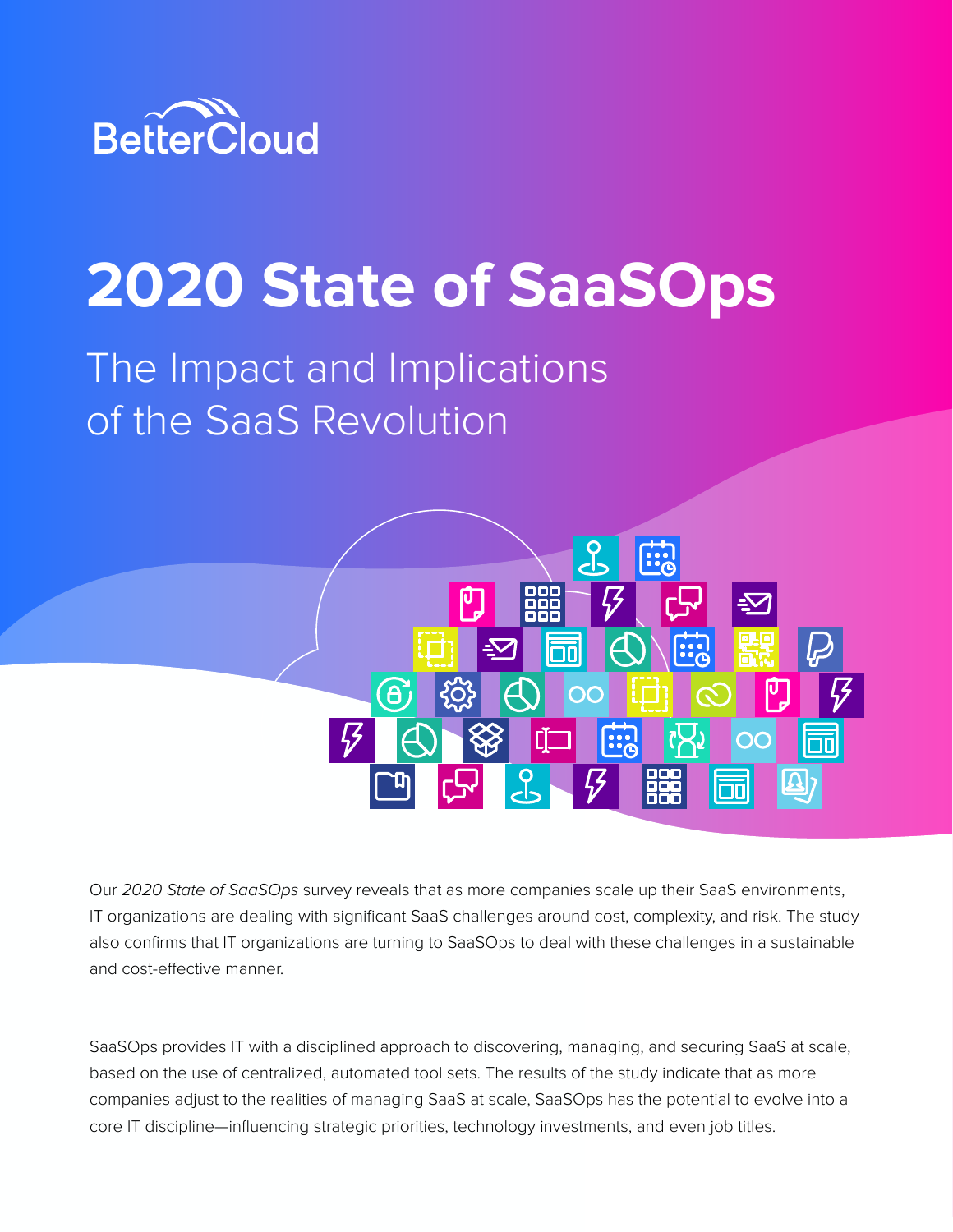# **Table of Contents**

| Combating COVID-19: SaaS Innovation                |     |
|----------------------------------------------------|-----|
|                                                    |     |
| The Trouble with SaaS: Taking Stock of Visibility, | 21  |
|                                                    |     |
|                                                    |     |
|                                                    |     |
|                                                    | 34  |
|                                                    |     |
|                                                    | .37 |
|                                                    | .43 |
|                                                    | .44 |

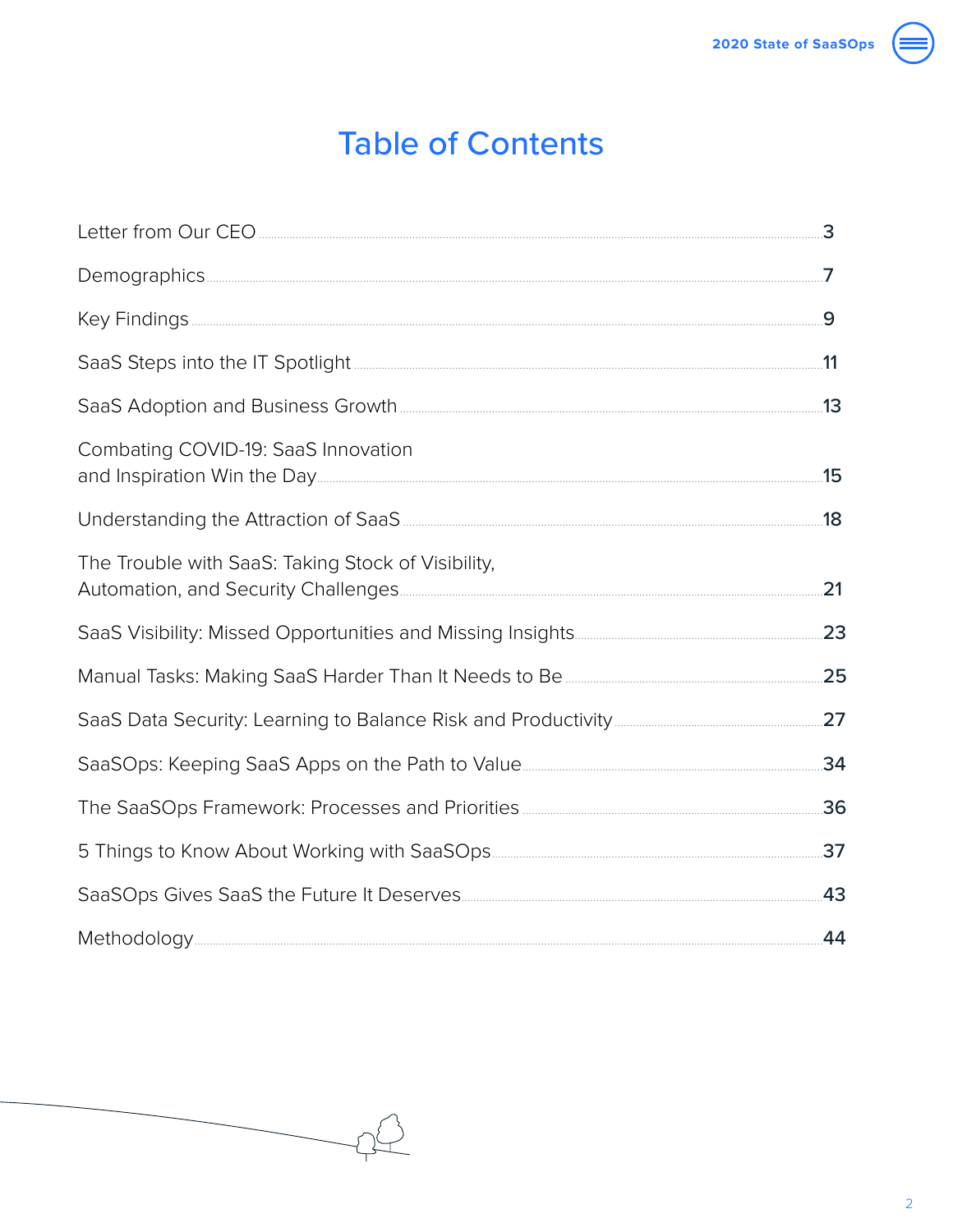### LETTER FROM OUR CEO

# <span id="page-2-0"></span>SaaSOps: Preparing IT for a new world of technology challenges

 $\boxed{\text{2}}$  in

When you look back at why 2020 was such a remarkable and challenging year, software as a service (SaaS) probably isn't the first thing that comes to mind. That's true because of the world-changing events that seemed to unfold on a daily basis, but it's also true because SaaS is literally everywhere today, creating the experiences that define how we work, play, shop, learn, and socialize. SaaS is invisible because it's ubiquitous.

But it's worth taking a moment to understand why 2020 wasn't just about business as usual for the adoption and usage of SaaS. Someday, we'll look back and realize this was actually a pivotal year for understanding the true power of the SaaS model—and for giving IT organizations the tools they need to help SaaS live up to its remarkable potential.

### **SaaS applications save the day**

In the early part of the year, we watched SaaS power a historic workforce transformation. In just a matter of weeks, businesses around the world leveraged SaaS platforms to shift employees out of traditional offices and into distributed, mostly home-based work environments.

This was a tour de force for the SaaS model, which supplied the tools needed to keep workers connected, engaged, and productive, and ensured these tools were affordable, even for the smallest businesses. In the process, SaaS apps helped to keep millions of people employed and productive during very uncertain and challenging times.

But there's a flip side to this story. While it's less visible outside the IT space, it's important to anyone who wants SaaS to continue living up to its full potential. It's the story of SaaSOps.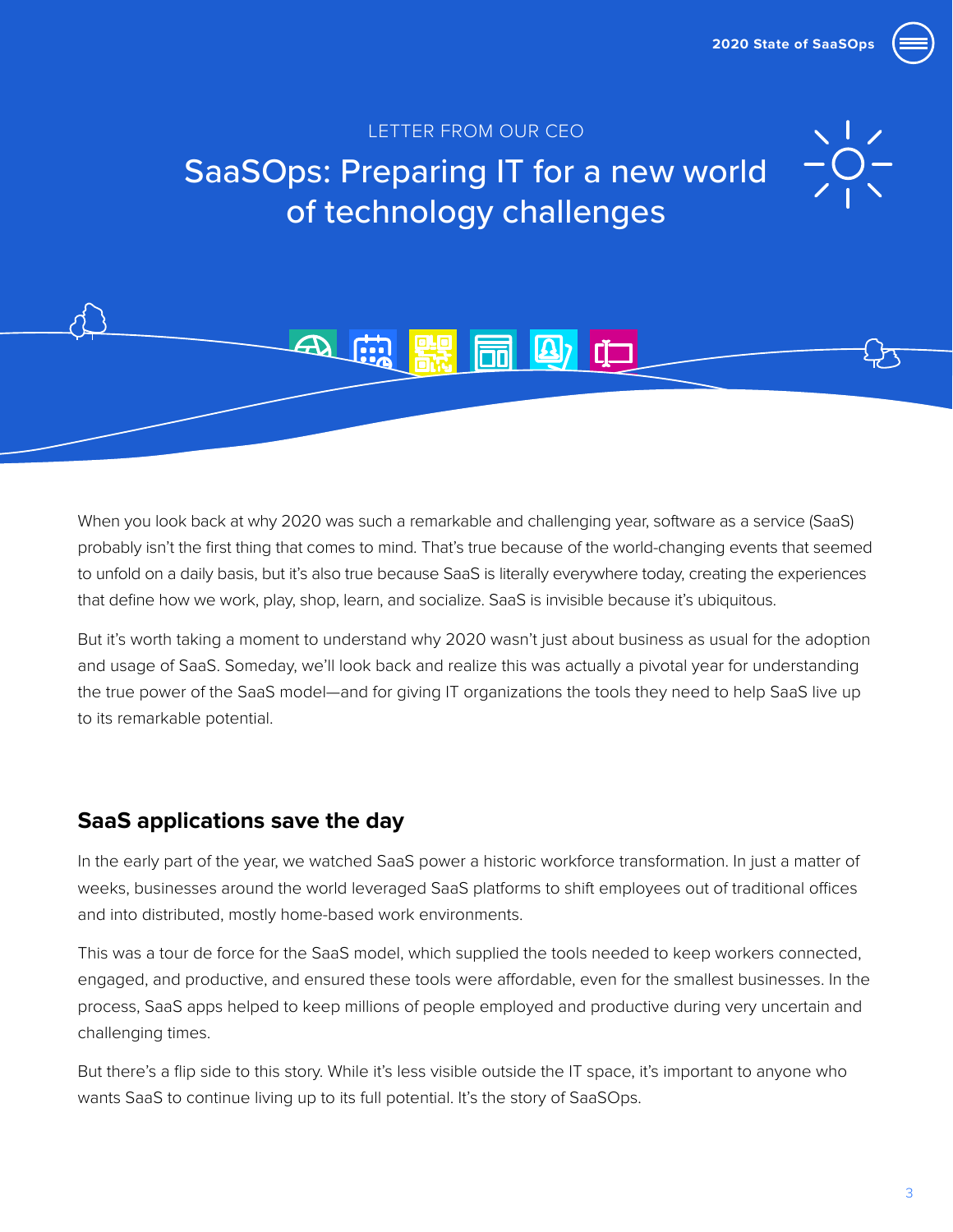

Today, we're seeing businesses adopt SaaS apps at an astounding pace. Since 2015, the number of IT-sanctioned SaaS apps has increased tenfold, and there's much more to come: It's expected that by 2025, 85% of business apps will be SaaS-based. And as businesses bet their futures on SaaS, there's a lot riding on an IT organization's ability to manage, integrate, and secure SaaS environments that may include dozens or even hundreds of apps.

This growing complexity is turning the path to success with SaaS into a bumpy and unpredictable ride. IT organizations in particular are discovering that managing and securing SaaS environments at scale can be a very difficult and time-consuming process. Ad hoc approaches to SaaS management tasks are breaking down; concerns over cost, security, and lack of control are on the rise. Such challenges may feel like growing pains today, but they'll eventually create real barriers to managing SaaS cost and risk.

> IT organizations are discovering that managing and securing SaaS environments at scale can be a very difficult and time-consuming process.

### **Shining a light on SaaSOps practices**

The good news is that IT organizations are uniting behind a proven solution to their SaaS challenges: **SaaSOps, a discipline that offers a proven framework for discovering, managing, and securing SaaS environments through centralized and automated operations, is helping to reduce friction, improve collaboration, and create better employee experiences.** But there's still a burning need for data-driven insights into how and why IT organizations are leveraging SaaSOps tools and methods.

We think the *2020 State of SaaSOps* report will go a long way toward closing this information gap. This year's report is based on a truly exceptional body of research: More than 650 IT leaders and practitioners, representing a wide range of company sizes and industries, contributed insights and opinions based on their own SaaSOps experiences.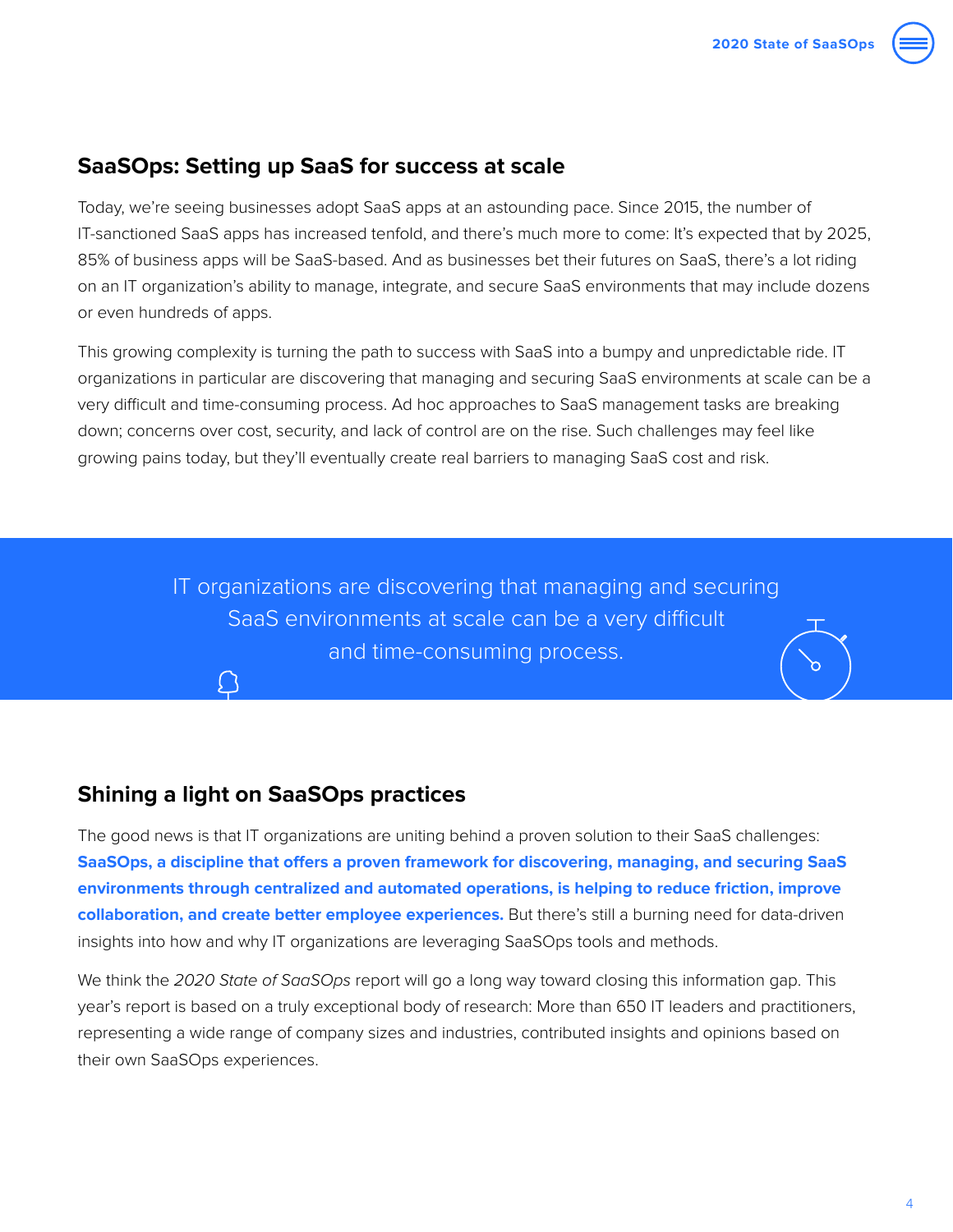

This is the largest body of data ever assembled on how modern IT organizations deal with the challenges of managing SaaS at scale. It's also the culmination of more than a decade of experience collecting, analyzing, and publishing research, and educating the market on these topics—with our research appearing on CIO.com, Forbes, The Wall Street Journal, Business Insider, CNBC, ZDNet, and countless other media outlets.

 $\mathbb{P} \mathbb{P}$  [SaaSOps pushes] traditional IT to be more proactive, more oriented towards business goals, and even more mindful of how to use technology to empower the end user.  $99$ 

—IT Manager, transportation company with 400 employees

### **Preparing for your future with SaaSOps**

We designed the *2020 State of SaaSOps* report to give IT organizations the insights and practical tips they need to understand this issue and take informed action. The report confirms that IT leaders and practitioners see SaaSOps as a necessity given the challenges of managing SaaS at scale. It also shows that automation—a key capability for a SaaSOps platform—has a game-changing impact on how IT manages SaaS environments.

The *2020 State of SaaSOps* report confirms that IT leaders and practitioners see SaaSOps as a necessity given the challenges of managing SaaS at scale.

**TWEET THIS**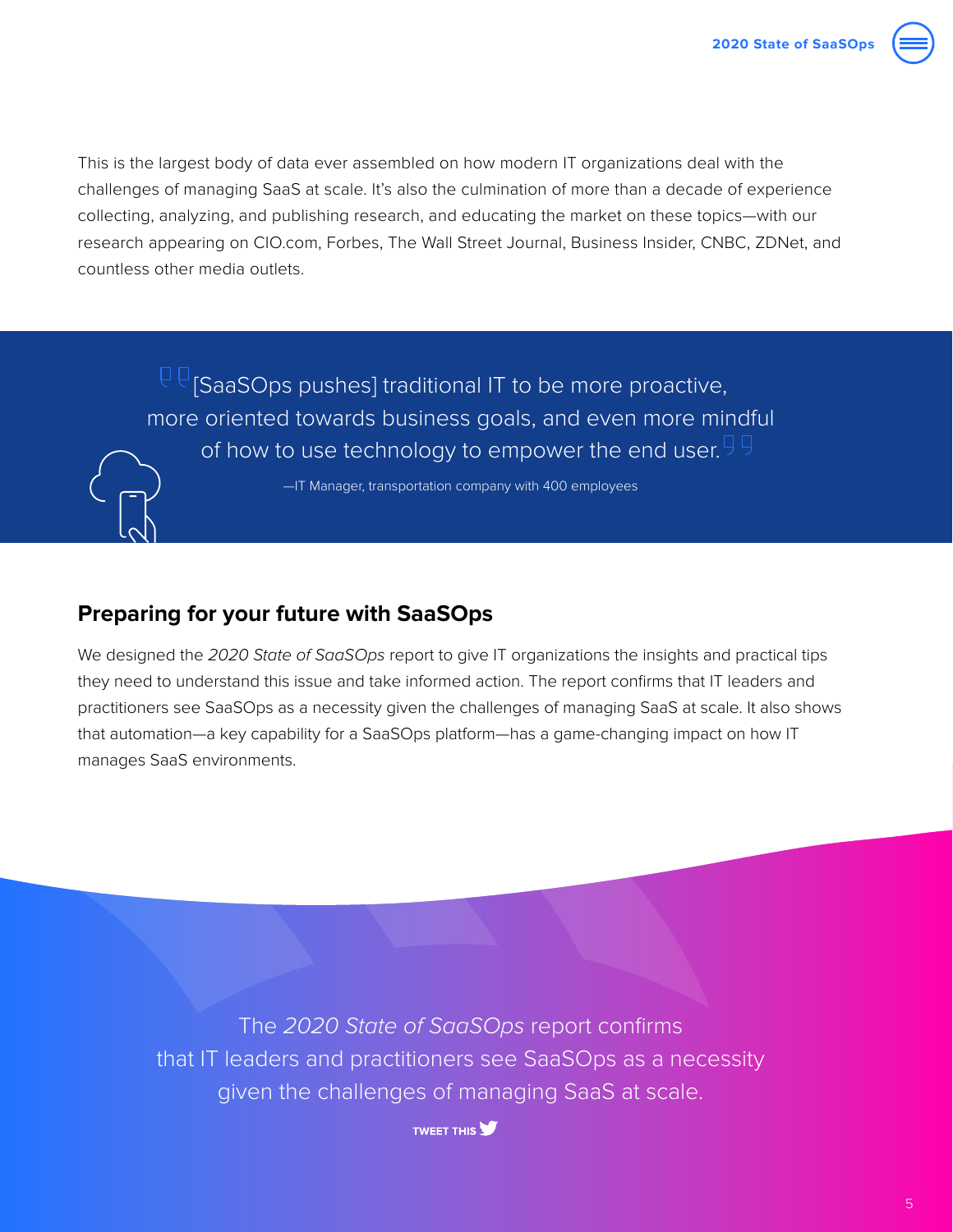

Finally, our research establishes that SaaSOps has evolved into a core IT discipline and career priority: 30% of practitioners have already integrated the term into their job titles or plan to do so. These individuals believe that SaaSOps is truly the future of IT, and they're putting themselves on the cutting edge of SaaSOps adoption.

We have no doubts that we'll look back at 2020 and recognize it as the point when SaaS truly took its place as the future of IT. Thanks to SaaSOps, 2020 will also be the year when IT gave SaaS a secure and sustainable future. We hope the *2020 State of SaaSOps* report shows you why SaaSOps is such an essential part of this story and that it helps you prepare your IT organization for success with it.

### **David Politis**

CEO and Founder, BetterCloud

 $\overline{\mathbb{P}}\overline{\mathbb{P}}$  Enablement of SaaSOps in our environment is critical to the overall success of our company.  $99$ 

— IT Director, healthcare company with 950 employees

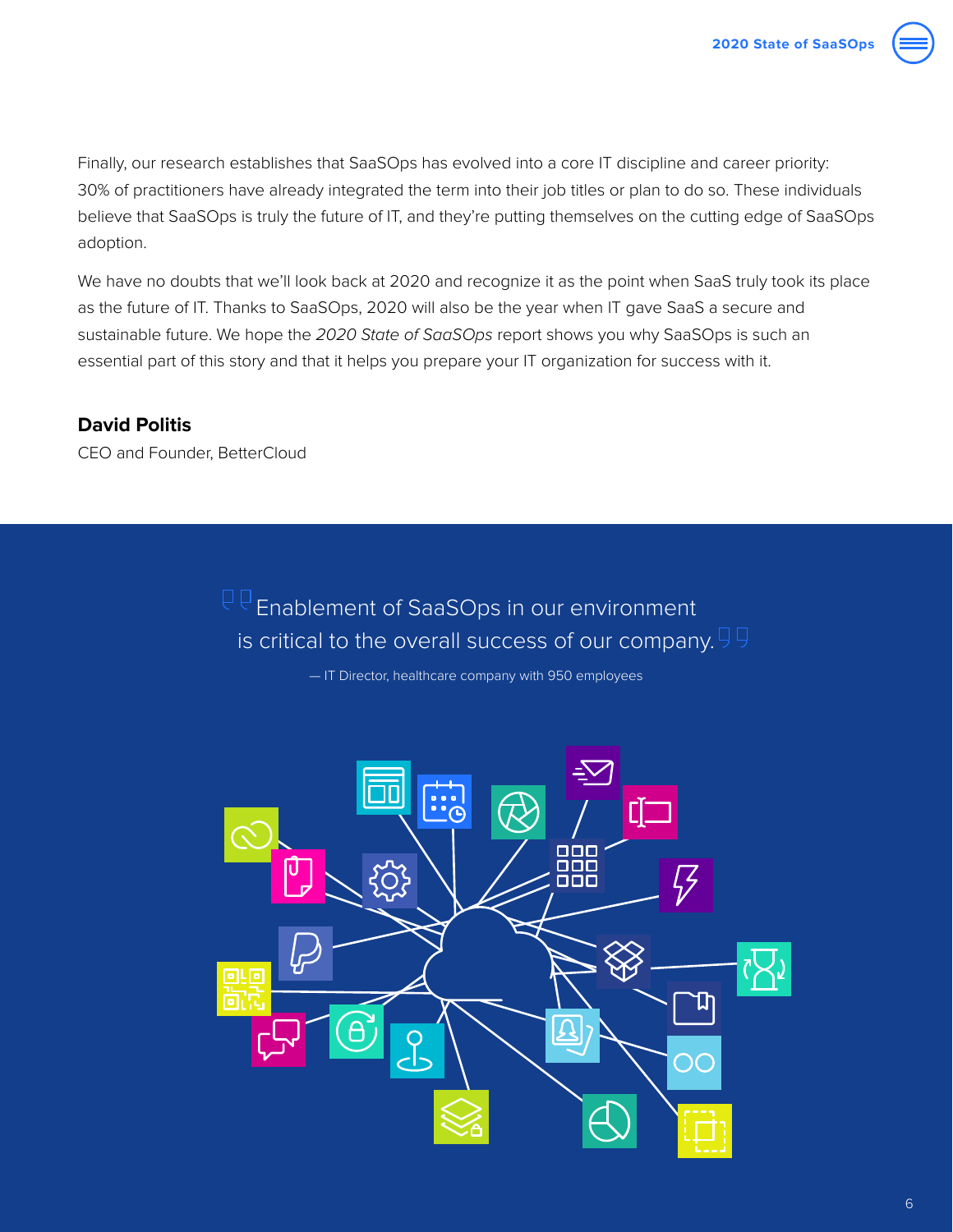# <span id="page-6-0"></span>**Demographics**

During April to May 2020, BetterCloud surveyed 676 IT and security professionals. These individuals ranged in seniority from C-level executives to front-line practitioners and included both IT and security department roles. The respondents' companies represented a wide range of company sizes and industries; most of these were established businesses with significant experience using SaaS apps. Almost all of those surveyed use either G Suite or Office 365 as their primary cloud productivity suite.

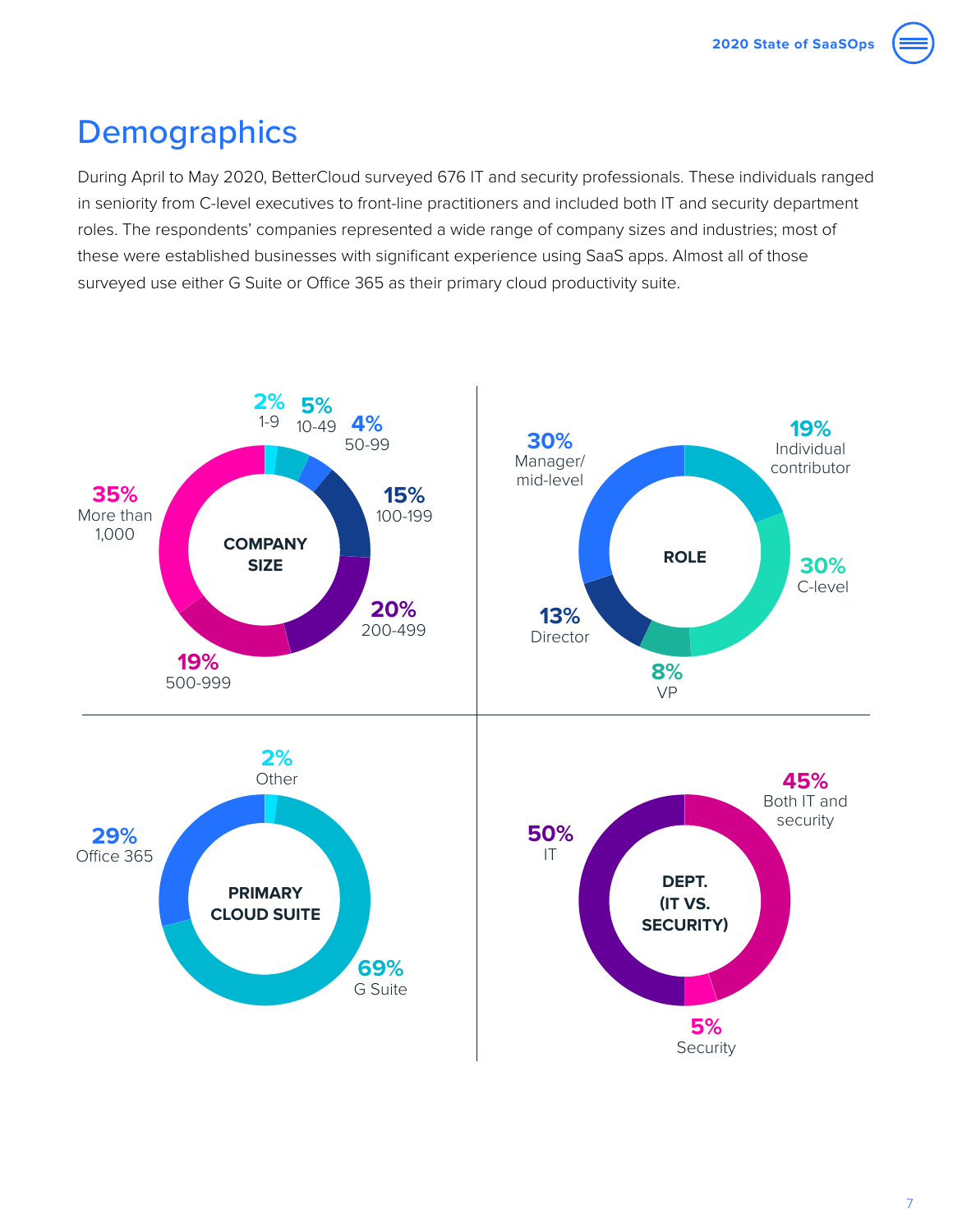

**1%** 1-2 years

**COMPANY AGE**

11 or



**LENGTH OF TIME USING SAAS**

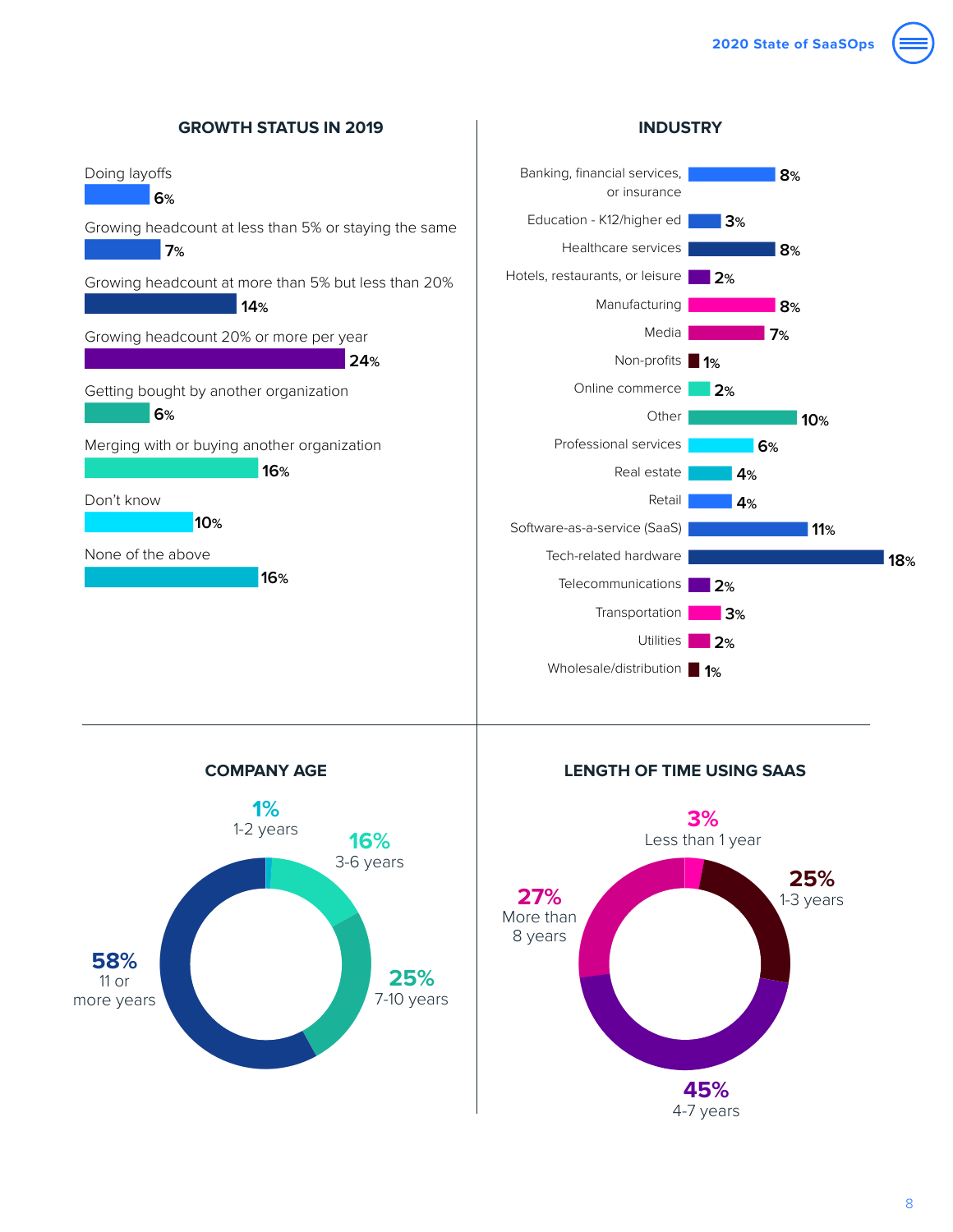# <span id="page-8-0"></span>Key Findings **TOP INSIGHTS**



**SaaSOps as a market has clearly emerged.**

Its necessity is driven by scale, and the line between IT and security is blurring.



The number of total apps used by companies with SaaSOps platforms as compared to non-SaaSOps platform users



### **SaaSOps is the future of technology.**

IT professionals strongly believe SaaSOps will continue to grow in importance and size.

# **SAAS USAGE Top 2 Motivators for Using**

# **More SaaS Apps**



Companies estimate that **70% of the business apps they use today are SaaS-based.**

**By 2025, they expect 85%** of the business apps they use will be SaaS-based.

**TWEET THIS**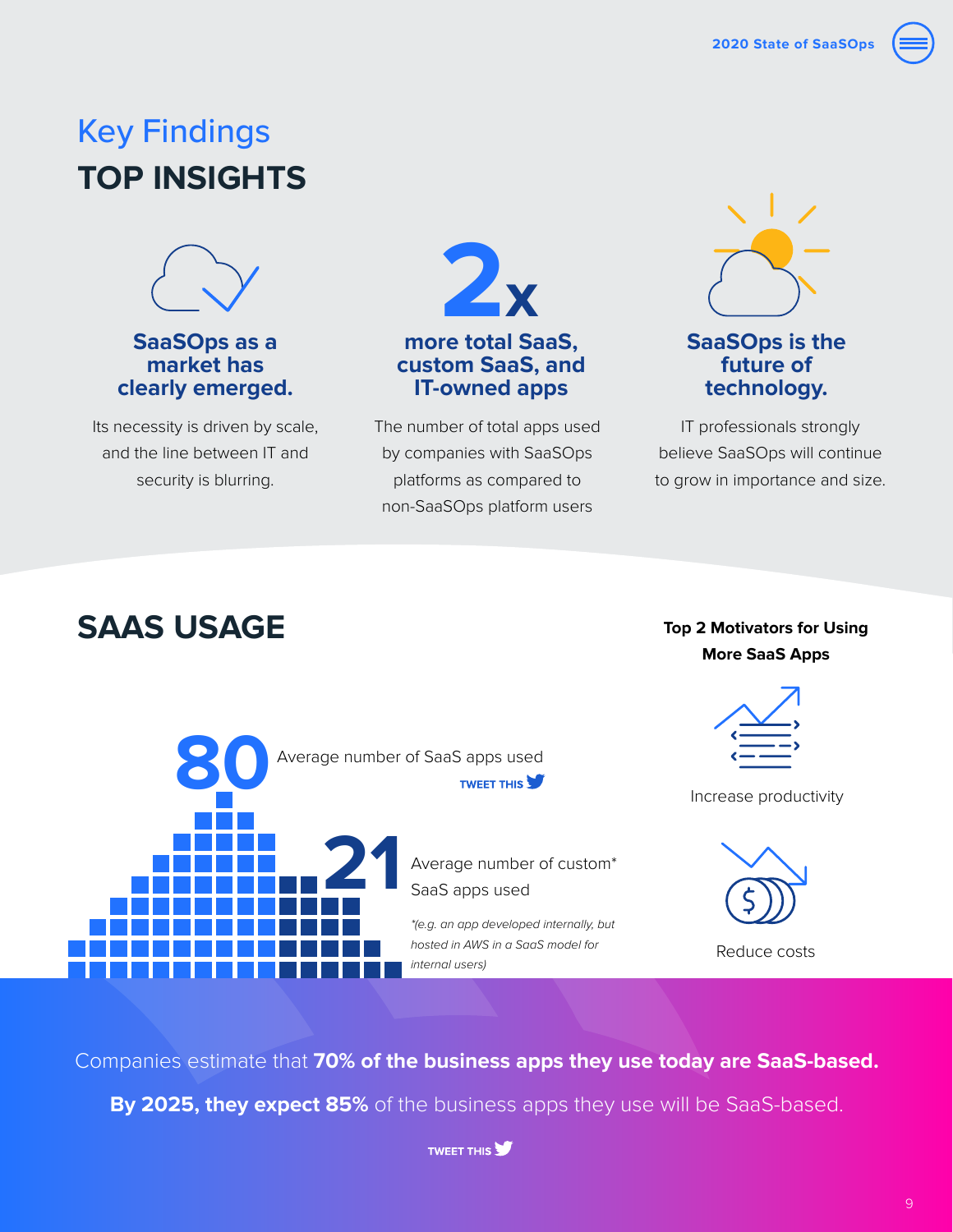# Key Findings **IT CHALLENGES AND CONCERNS**





### **Balancing security vs. productivity**

Respondents rated themselves in the middle, skewing *slightly more* toward productivity.

### **TOP 5 TOP 3 TOP 2 Places where sensitive data lives**

- **1.** Files stored in cloud storage
- **2.** Email
- **3.** Devices
- **4.** Chat apps
- **5.** Password managers

**TWEET THIS** 

# **Most crucial challenges to solve**

- **1.** Manually onboarding and offboarding users
- **2.** Securing sensitive data/files
- **3.** Managing all SaaS apps in use

# **Security concerns for IT teams**

- **1.** Sensitive files shared publicly
- **2.** Former employees retaining data access

# **EMPLOYEE ISSUES**



Average time to offboard a user across SaaS apps

### **Almost everyone (92%)**

gives new employees access to devices on their first day.

**Entitlements & app training (~40%)** are much

less common on day one.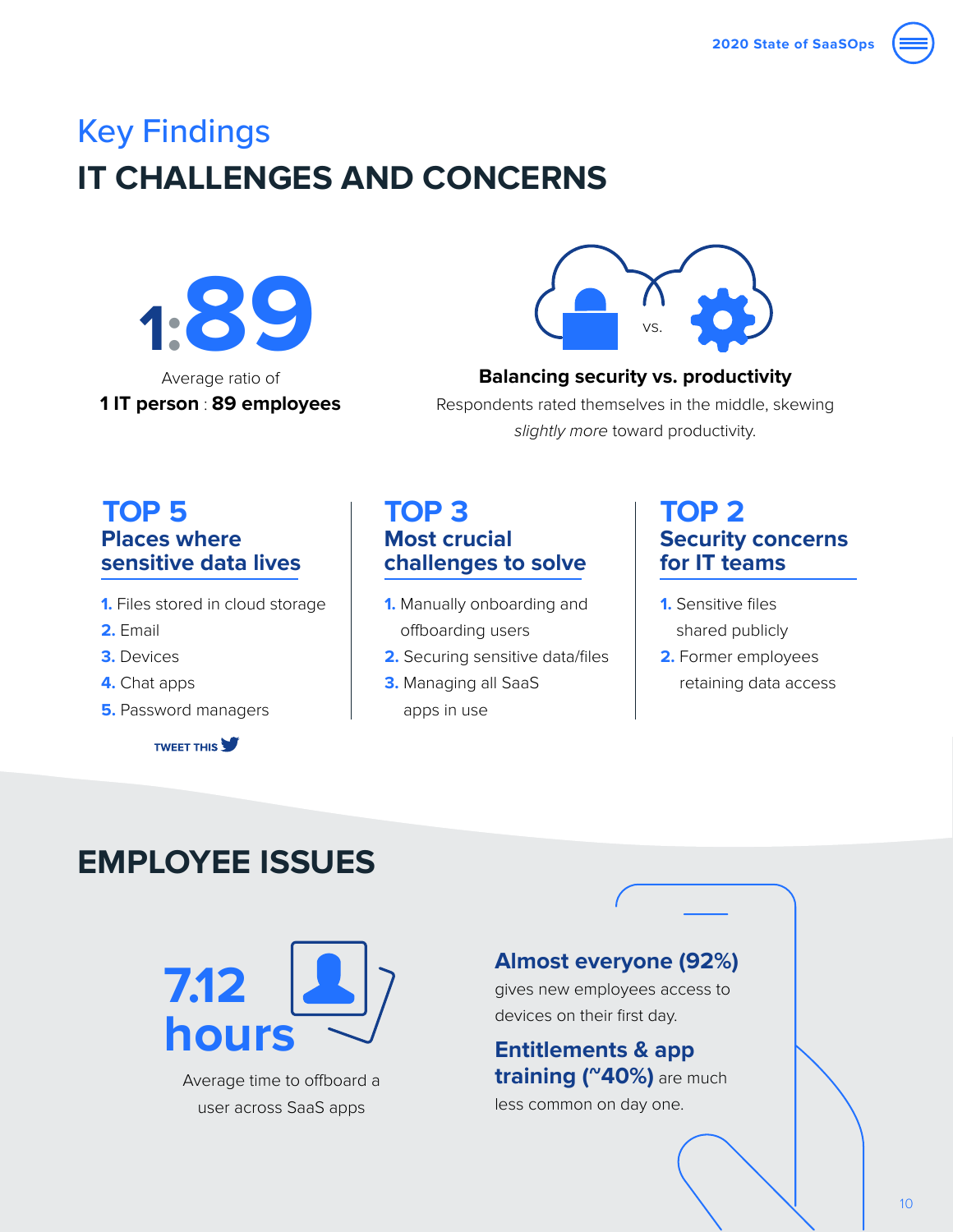

# <span id="page-10-0"></span>SaaS Steps into the IT Spotlight

2020 was a pivotal year for the SaaS market. Most companies already recognized how SaaS apps could make them more efficient and help them benefit from the pace of technology innovation. But nobody could have predicted that SaaS apps would also provide a critical lifeline for businesses caught in the fallout from a global pandemic.

That was especially true for companies forced to move from office-based to virtual teams. In this scenario, and in many others, SaaS apps and services played a critical role in keeping businesses operating and workers employed during the pandemic.



 $\overline{\overline{C}}$ [SaaSOps] will be critical as more and more companies move to SaaS offerings and potentially more companies remain remote.<sup>99</sup>

— CTO, media company with 200 employees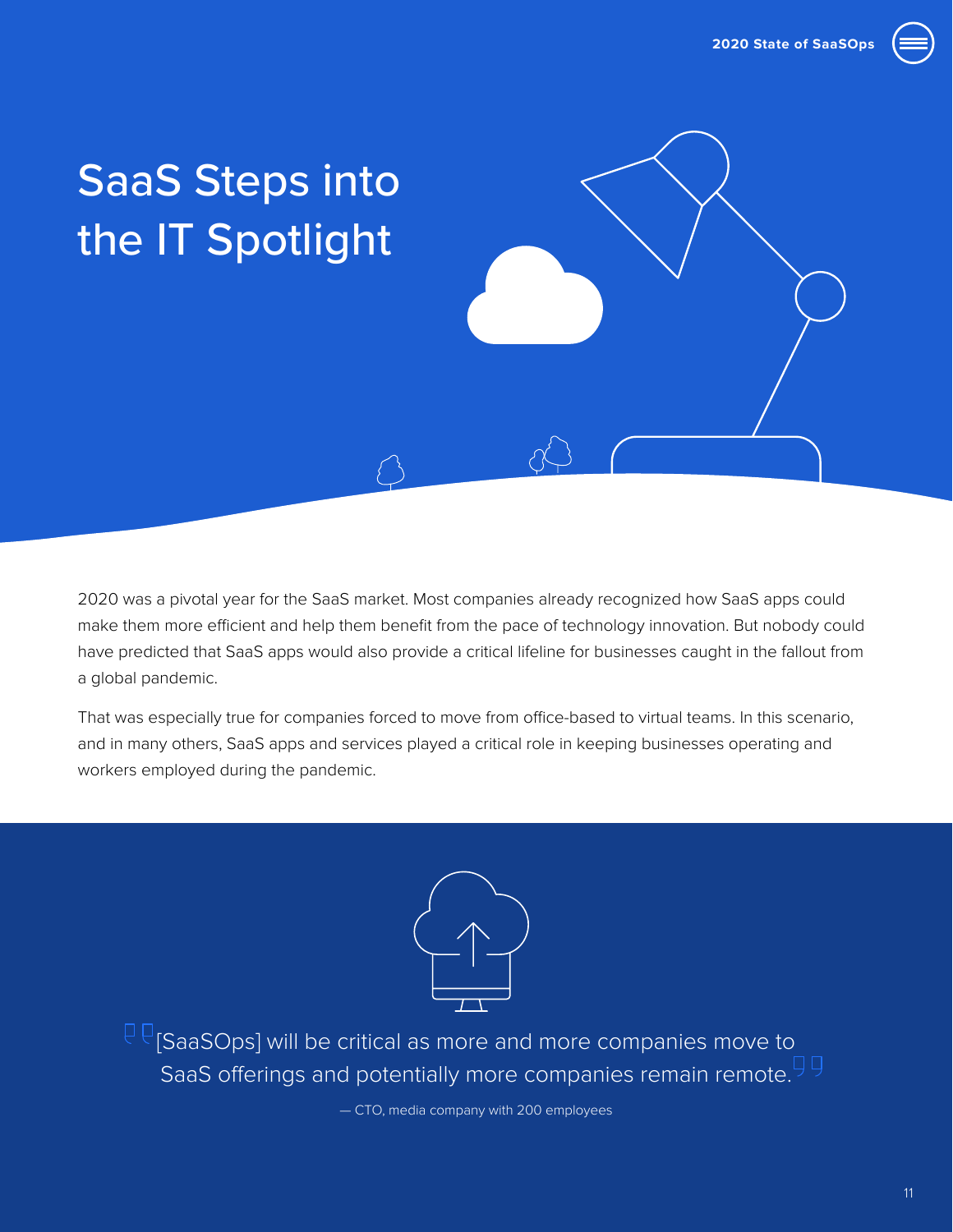

While SaaS continues to save the day for many businesses, even more organizations are ready to migrate entirely to SaaS applications—or to get as close as possible to this goal. According to our research, companies today say they're using five times as many SaaS apps than they were in 2017, and 10 times as many compared to 2015. These companies also tell us that SaaS applications now account for 70% of their total software usage, and that just 15% of their software will be non-SaaS products by 2025.



The use of unsanctioned SaaS apps, otherwise known as "shadow IT," is one of the most daunting challenges for any IT administrator. Employees adopt unsanctioned SaaS apps for a wide range of reasons, but most people do so because they believe an unsanctioned app will improve their job performance—and that IT can't or won't support this goal. This makes shadow IT a key sign of a disconnect between IT and its customers within the business, and of changes in the business-IT relationship.

Progressive IT organizations understand that shadow IT isn't a problem it's a symptom of a broken IT-business relationship.



The best cure is to rebuild employee trust by partnering with shadow IT users to bring their apps into the light—securing them, managing them, and offering benefits such as integrations and upgrades.

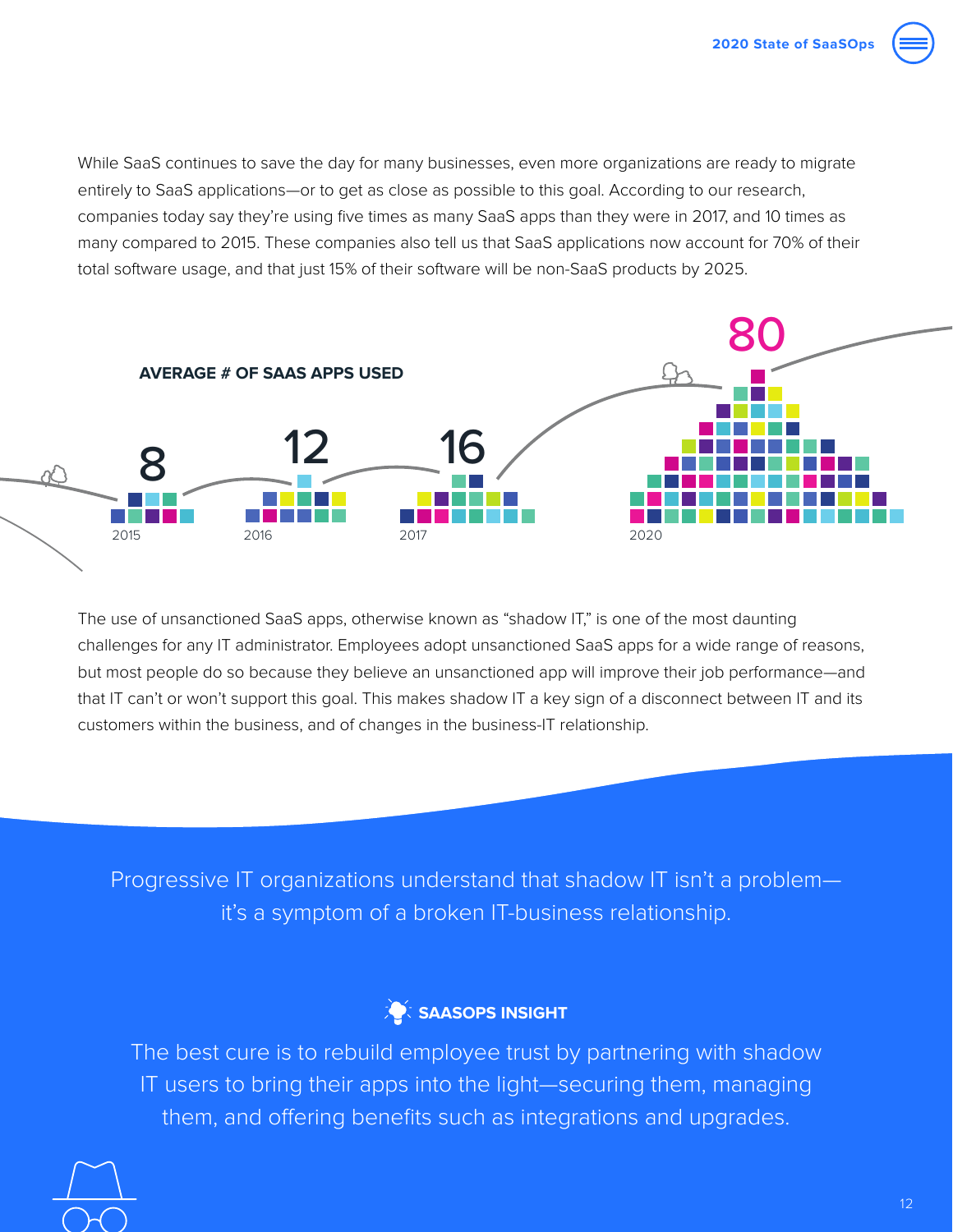<span id="page-12-0"></span>

Survey respondents reported an average of 47 SaaS apps under direct IT ownership this year, compared to just 17 apps in 2017 and eight in 2015. This is a trend where positive momentum can be self-sustaining: As IT takes advantage of opportunities to deliver value through integration, shadow app owners feel more incentivized to come forward with similar requests.

# SaaS Adoption and Business Growth

People have a knack for accumulating things over time. Our research shows that companies have the same habit, especially when it comes to software. While younger companies typically start out with a few dozen apps, it doesn't take long for a growing organization to end up with 100 or more apps running within its walls.

Young companies (one to two years old) start out with 29 apps on average. **By the time they're three to six years old, that number spikes to 103.** The number comes down after that, likely because of consolidation.

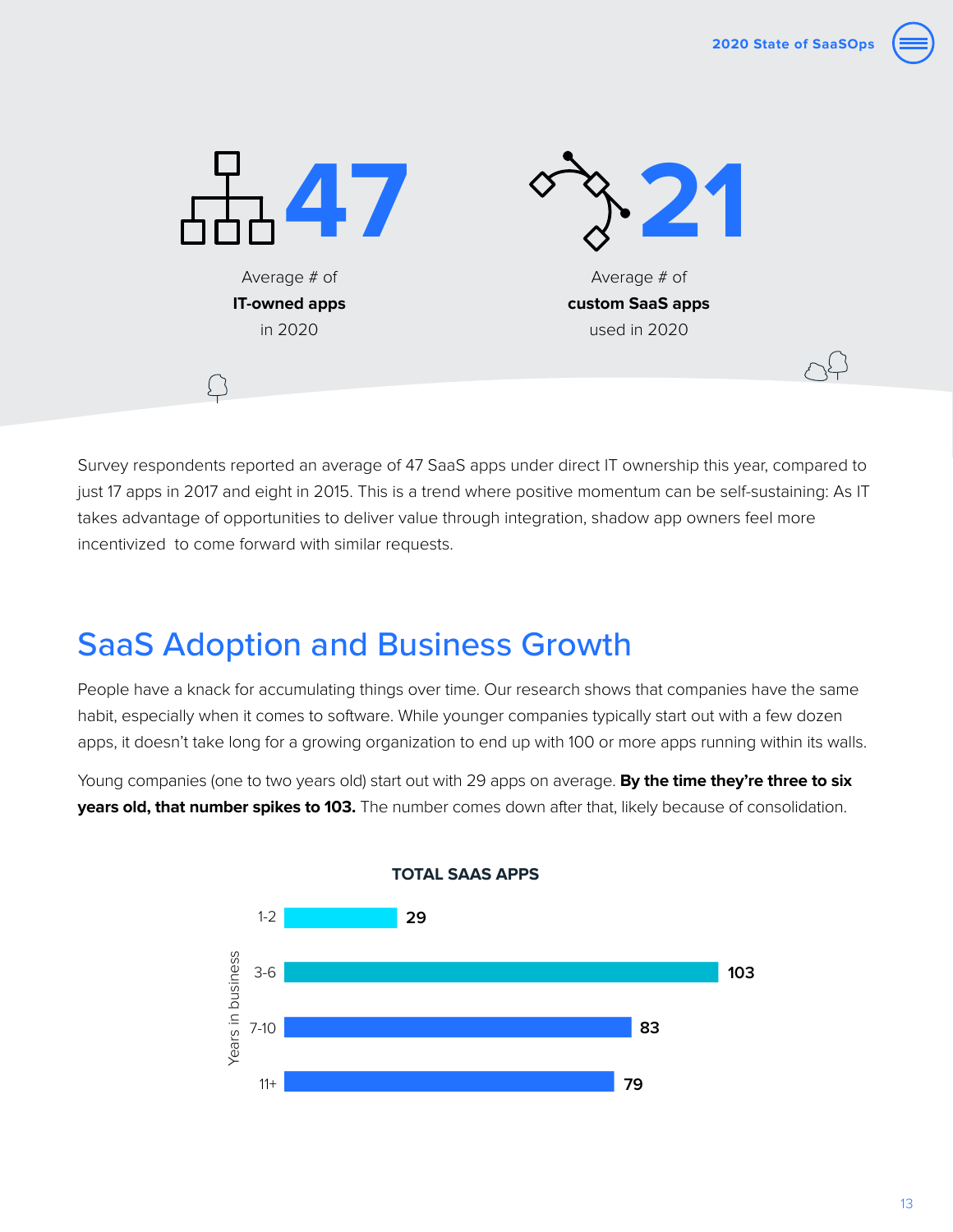Of course, with age comes maturity. We also discovered that companies approaching their second decade in business get serious about consolidating applications. Not surprisingly, large companies still use many more SaaS apps than smaller companies. Larger organizations also tend to add their own custom apps to the mix.

 $\overline{\mathbb{P}\mathbb{P}}$  i think that traditional systems administration is slowly merging with SaaSOps and will continue to do so as more and more products and productivity suites move to SaaS-only models.<sup>99</sup>

– IT Director and Information Security Officer, advertising company with 600 employees



How many more total apps are used by companies that have SaaSOps platforms as compared to those that don't

Not surprisingly, large companies use many more SaaS apps and custom apps than SMBs do.



The longer that companies use SaaS, the more SaaS and custom apps they use.

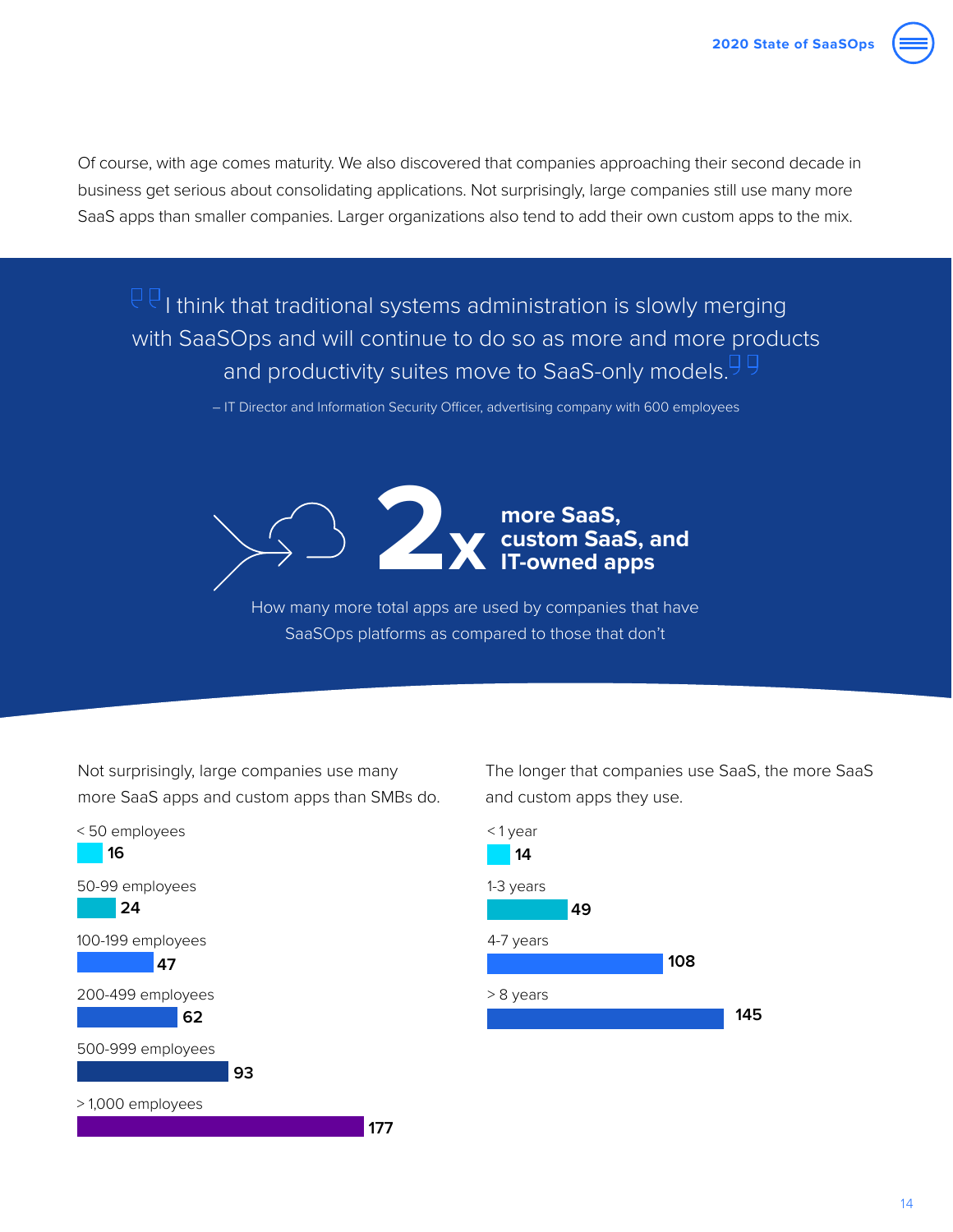

<span id="page-14-0"></span>Combating COVID-19: SaaS Innovation and IT Inspiration Win the Day

As the COVID-19 pandemic gained momentum in the spring of 2020, most U.S. businesses closed their offices and other non-essential facilities. Many businesses weathered the shutdown and avoided mass layoffs by shifting from more traditional workplace settings to work-from-home arrangements, distributed teams, and virtual workplaces.

 $\mathbb{P}^{\mathbb{C}}$  SaaSOps will be the heart and soul of IT...Covid-19 has forced companies to adopt SaaS-based tools, and now they must continue to change and adapt or they will not survive.<sup>99</sup>



– VP of Global IT, advertising company with 2,000 employees

Over the past decade, a number of infrastructure and software advances have combined to give businesses and employees everything they needed to more easily carry out this shift. SaaS apps played a critical role in this process, giving employees instant access to high-quality, low-cost productivity suites, collaboration tools, data- and document-sharing services, and other key applications, as well as by keeping them informed, engaged, and productive in home-office settings.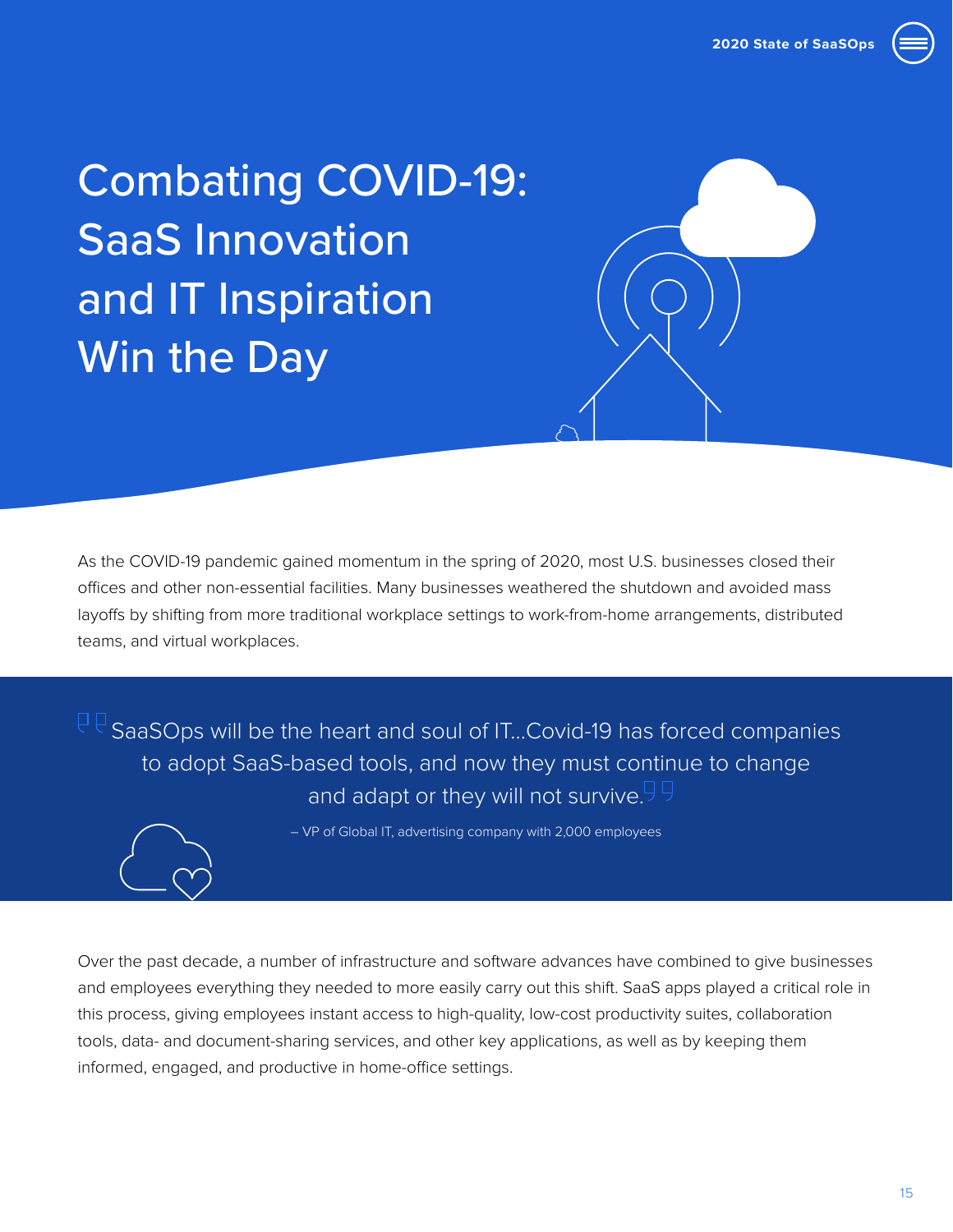

Pivoting an entire organization, even a smaller one, from a physical to a fully virtual work environment in a matter of weeks is an impressive feat. Our research shows many IT organizations faced changing organizational priorities even as they worked to prepare businesses for virtual arrangements:

### **NEW PRIORITIES SINCE COVID**

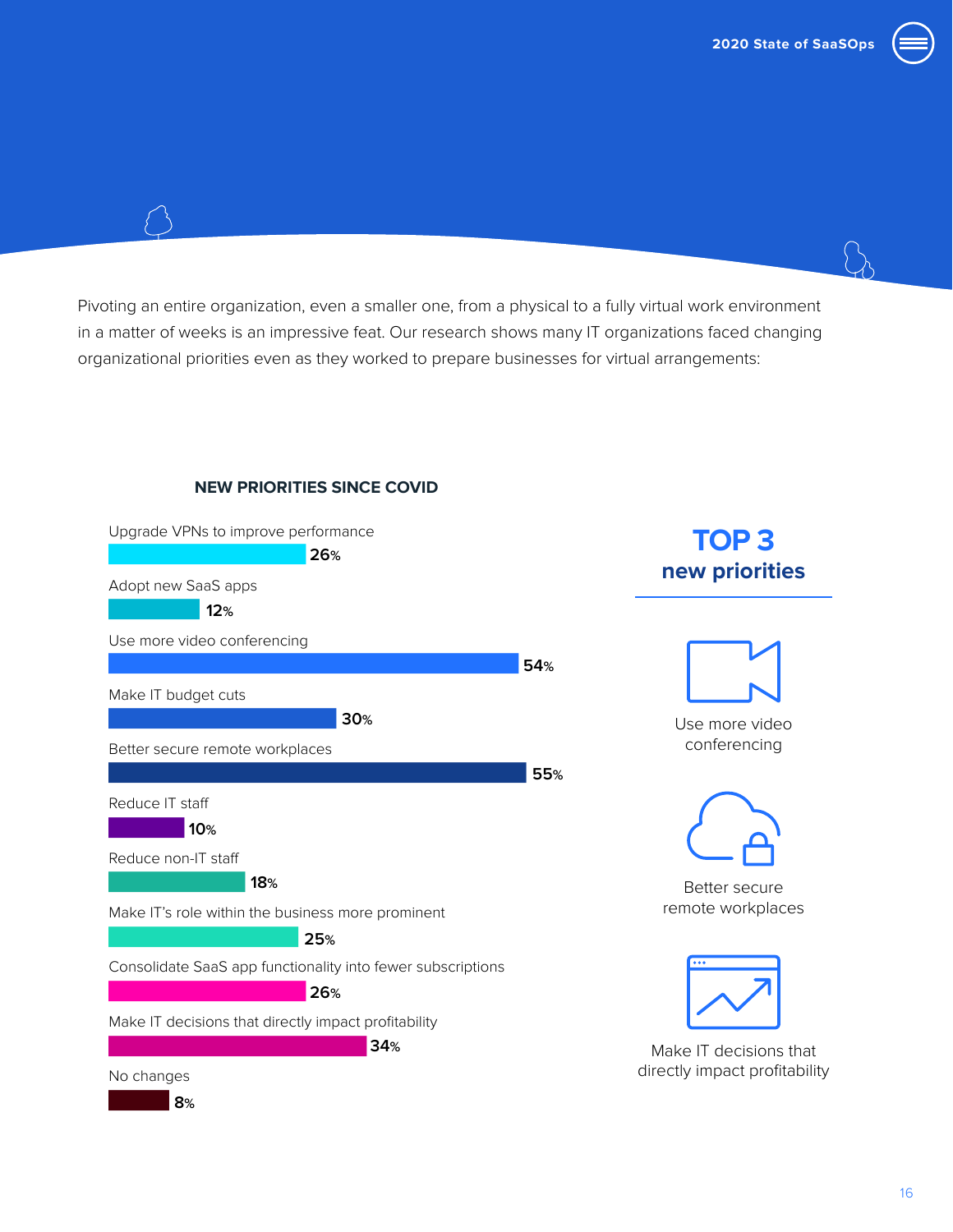

The type of rapid digital transformation that took place in the spring of 2020 couldn't have happened without the support of a versatile, responsive, highly innovative SaaS app ecosystem. In fact, these tools worked so well that many survey respondents are considering whether to turn these temporary arrangements into a more strategic (and usually more limited) shift towards distributed workplaces. Companies we surveyed also believe that long-term public health concerns will require businesses to keep their virtual workplace capabilities on standby, ready to play a bigger role when needed or perhaps supporting a permanent embrace of lowerdensity work environments.

> $\overline{CP}$  Covid-19 has shown that we need to be more flexible in providing access to company data while making sure we keep our security protocols in place. <sup>HH</sup>

> > – Director of IT, restaurant company with 1,200 employees



The modern, distributed workforce is here to stay and, as a result, so is the need to manage, deploy, monitor, and secure SaaS environments on an unprecedented scale.

**TWEET THIS**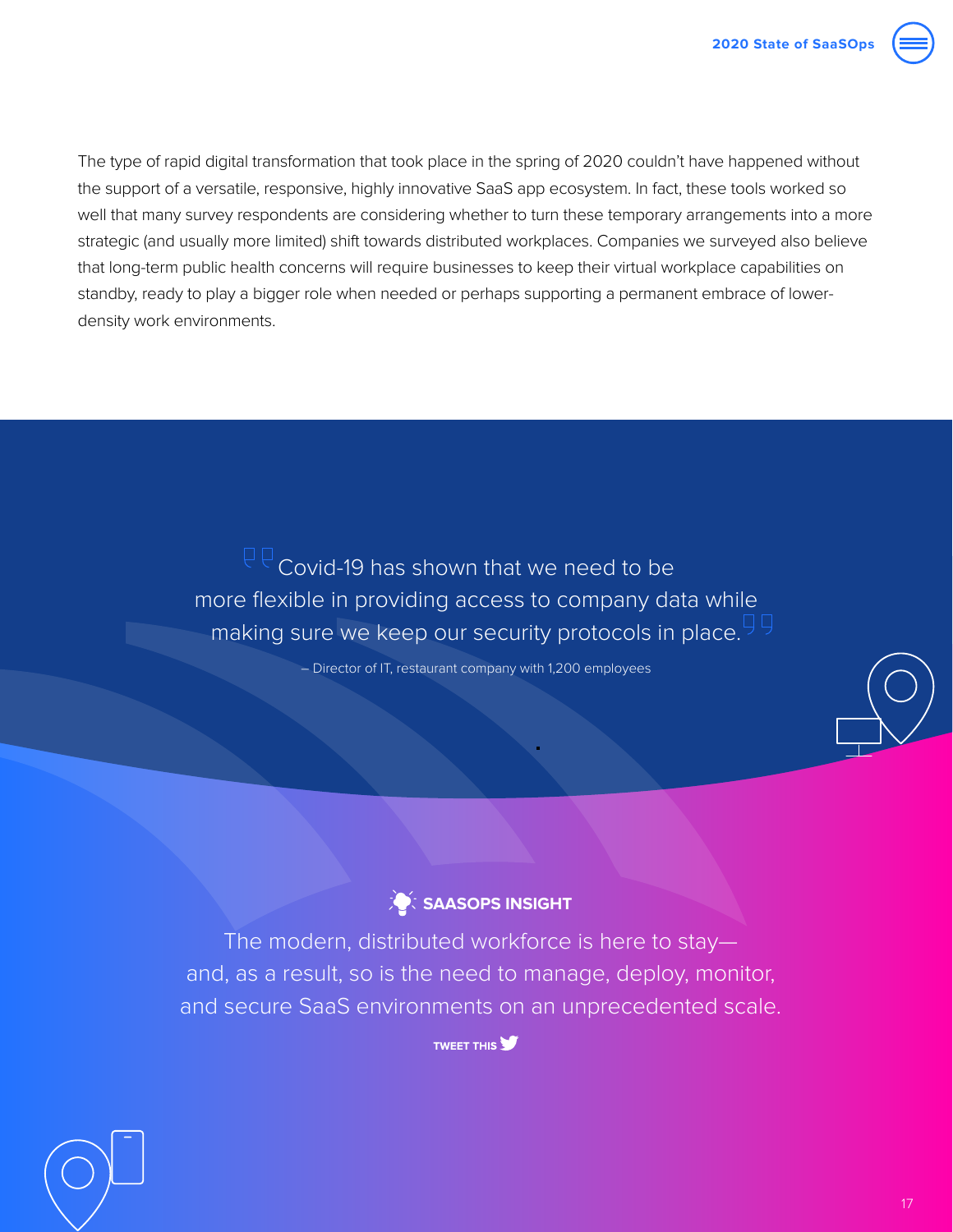

# <span id="page-17-0"></span>Understanding the Attraction of SaaS

The promise of SaaS is that it offers organizations higher productivity and more collaboration, and can help create more engaged employees. In this "nirvana state," employees can work securely, stay productive and motivated, and help drive organizational success.

 $09$ 





## **TOP 2 Motivators for Using More SaaS Apps**



Increase productivity



Reduce costs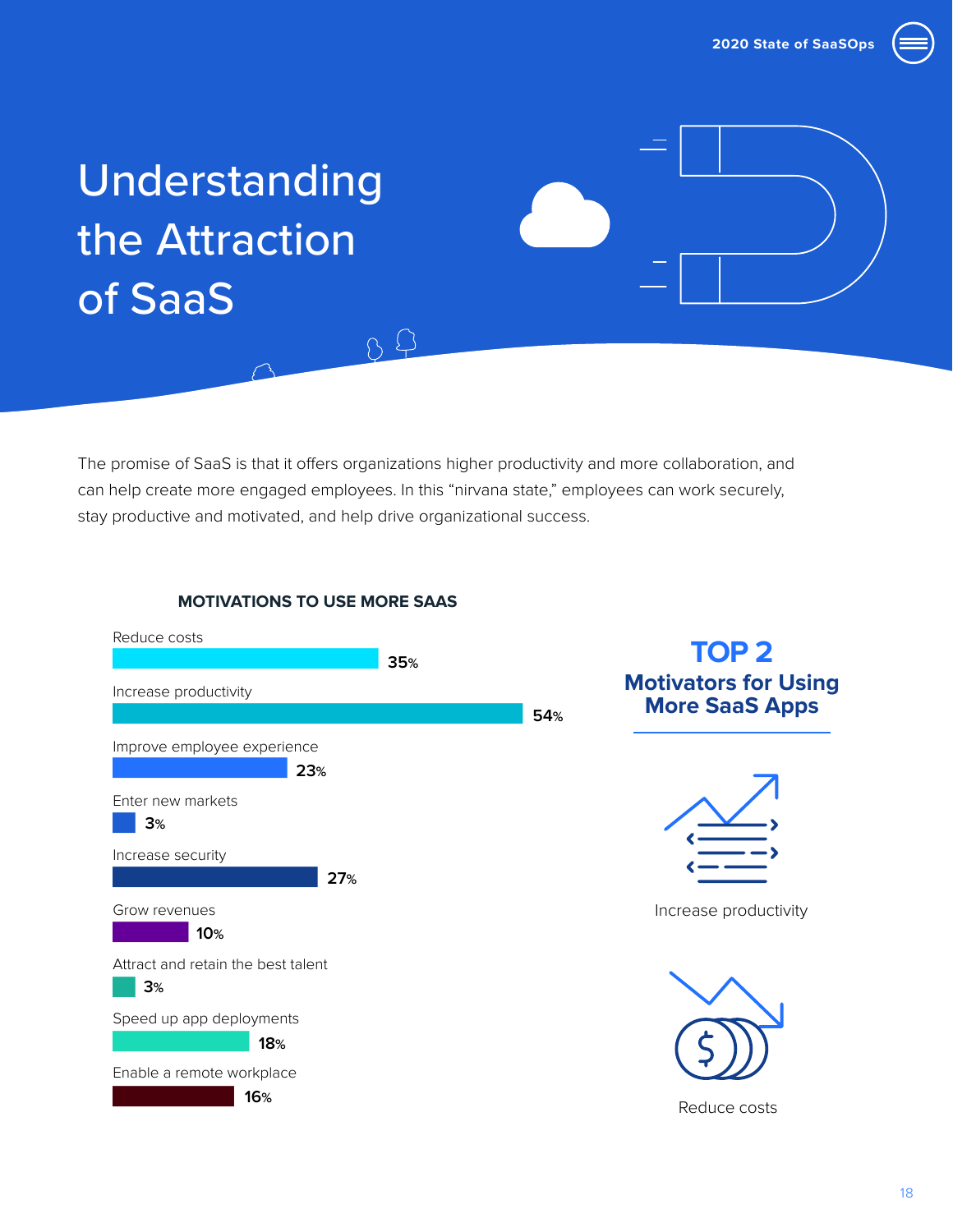

Those motivators shift over time for some organizations. For example, companies new to SaaS initially tend to use it to increase security. As they continue using it, the motivation shifts to increasing productivity.

**INCREASE SECURITY**

**INCREASE PRODUCTIVITY**





Young companies (one to two years old) use SaaS to improve the employee experience, not to reduce costs. For companies in business three years or more, the motivation becomes to increase productivity.

> **IMPROVE EMPLOYEE EXPERIENCE INCREASE PRODUCTIVITY**

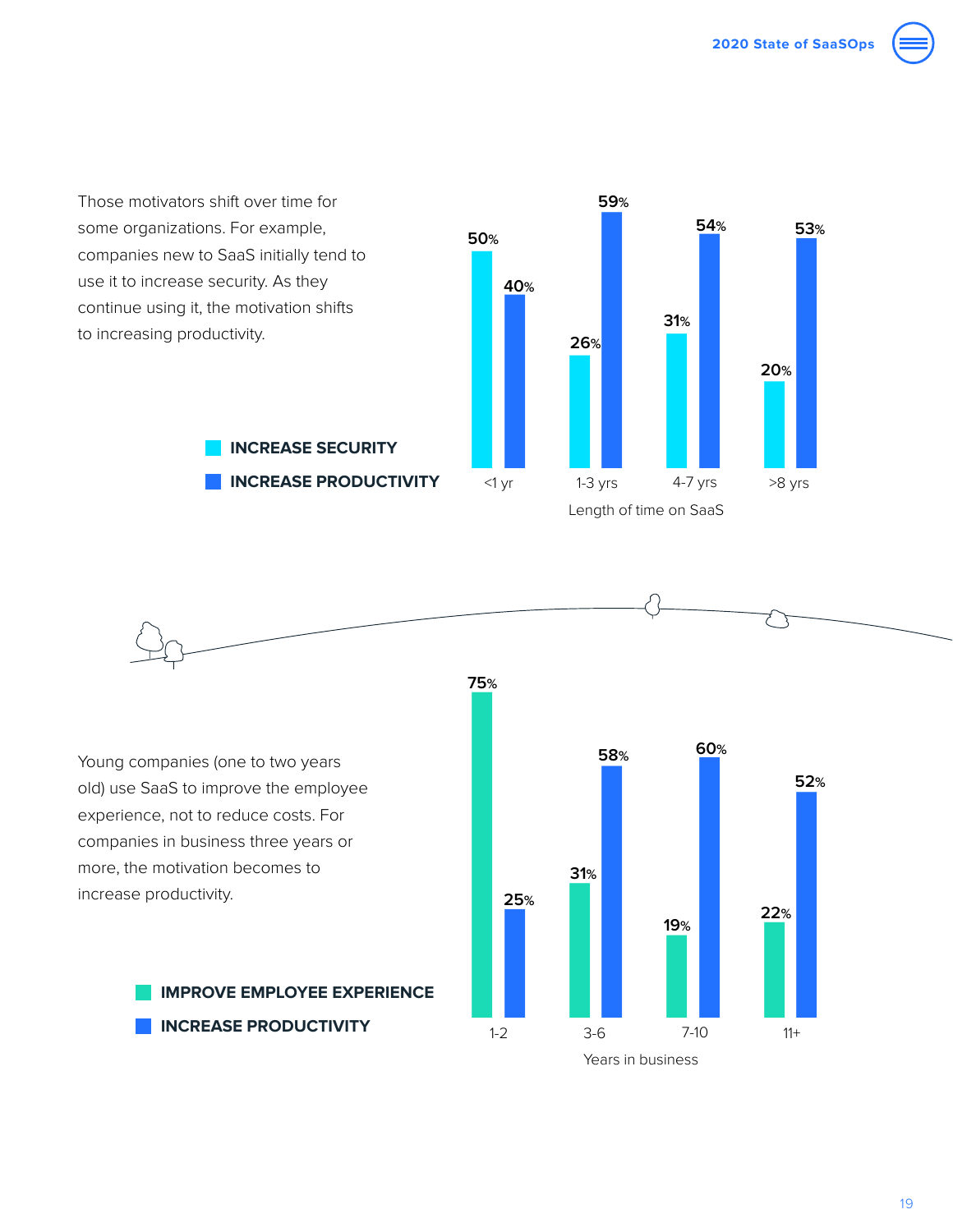

Assuming a new SaaS app meets cost and feature/function requirements, the top three criteria that respondents care most about are:



### **WHAT ORGANIZATIONS CARE ABOUT MOST**

### Ease of use<br>22 November 2014 Security Native integrations into existing tech stack<br>27% Customer support<br>
6% End user training<br>**3%** Security<br>The Contract of Contract of Contract of Contract of Contract of Contract of Contract of Contract of Contract o **22% 43% 27% 6% 3% 2020 FINDINGS**



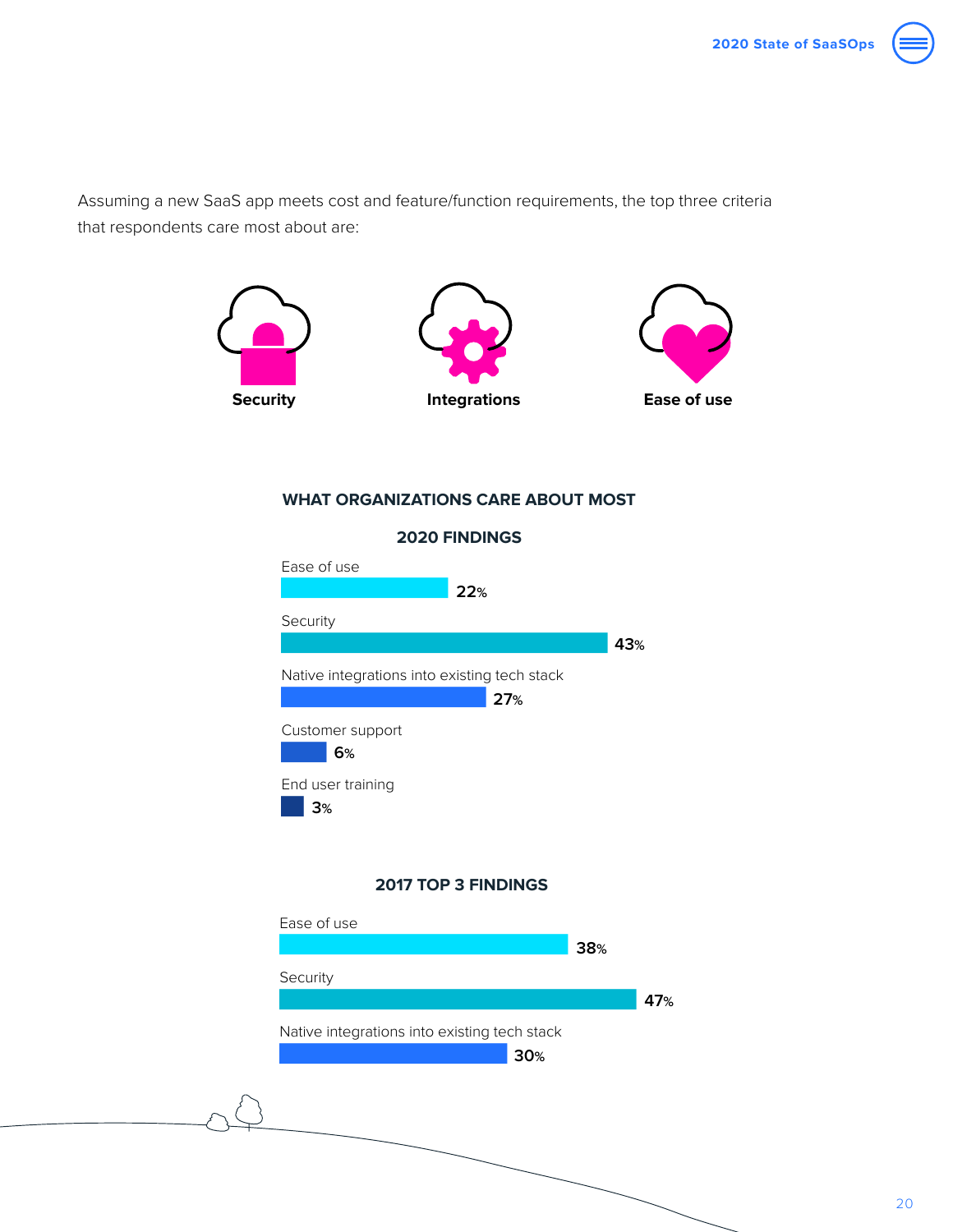<span id="page-20-0"></span>The Trouble with SaaS: Taking Stock of Visibility, Automation, and Security Challenges





One of the defining traits of the SaaS model is its ability to tear down traditional barriers to adopting and using software. This is why businesses were able to rely on employees to set up their own home offices virtually overnight, at little or no cost to the business or its IT resources. But it's also why SaaS presents significant challenges to IT organizations charged with managing and securing a company's SaaS app environment.

> The SaaS model's ability to tear down traditional barriers to adopting and using software has been both a blessing and a curse for IT organizations.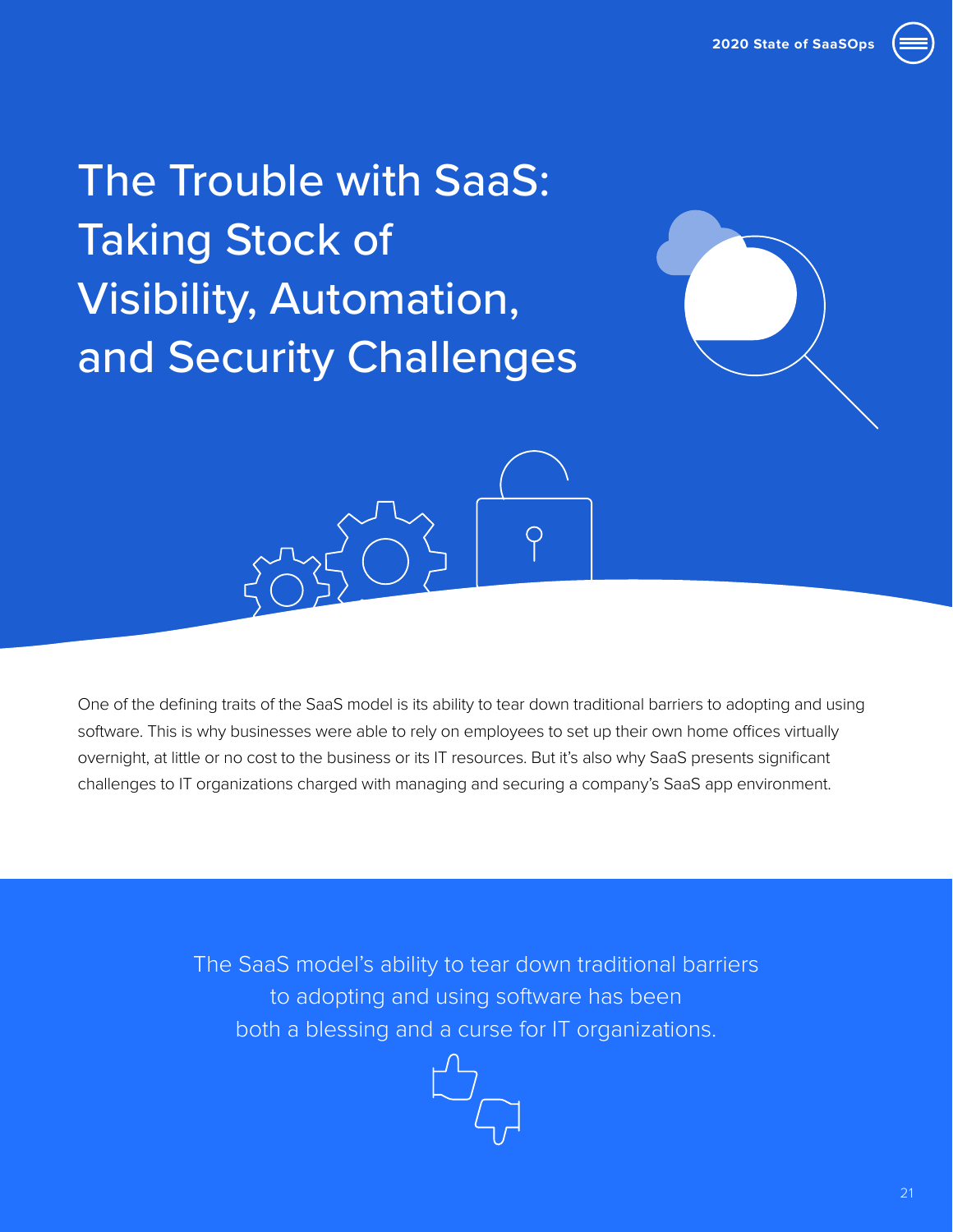

### **SAASOPS INSIGHT**

As IT organizations scale their SaaS environments to manage more apps across bigger groups of users, they'll encounter new SaaS management challenges—and significant new sources of cost, complexity, and risk.

While some of these challenges deal entirely with technology questions, others are a function of the relationship—good or bad—between an IT organization and its business customers. All of these challenges tend to get more costly and complex, and much harder to solve, as organizations scale up their SaaS environments to manage more apps for more users.

Our research identified three issues that exemplify the challenges IT organizations face when administering SaaS apps vs. managing and securing SaaS apps, especially as they scale up their SaaS environments:



Disagreements over the true extent and nature of unsanctioned app usage, often combined with missed opportunities to gain better insights into these issues



An overreliance on tedious, labor-intensive tasks, many of which could be automated relatively easily



Pervasive, and potentially dangerous, data security issues

Let's look more closely at what the *2020 State of SaaSOps* report uncovered about these challenges and their IT impacts.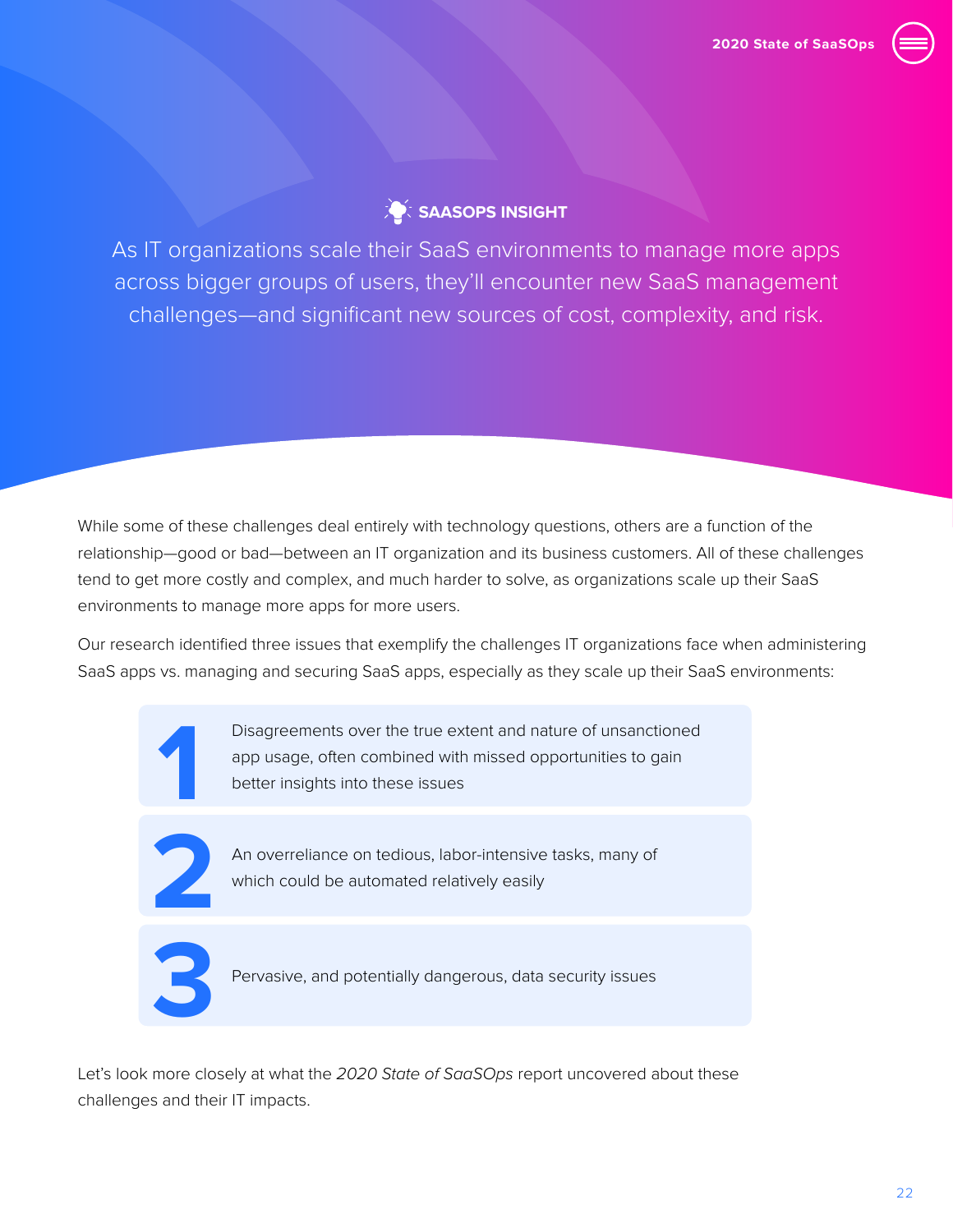# <span id="page-22-0"></span>SaaS Visibility: Missed Opportunities and Missing Insights

The first step any IT group can take toward effective SaaS management is getting an accurate app count. Overall, 72% of the professionals we surveyed said they were "very certain" of the total number of SaaS apps in use at their organizations.

Some stakeholders, however, are more confident in their app counts than others. Among the security professionals surveyed, for example, only 43% were very confident in their organizations' SaaS discovery capabilities, as compared to 71% of IT professionals. And while 88% of C-level executives said they were "very certain" on this point, that number fell to just 59% for individual contributors.

### **% OF PEOPLE OR COMPANIES "VERY CERTAIN" OF THE TOTAL NUMBER OF SAAS APPS IN THEIR ORGANIZATION**



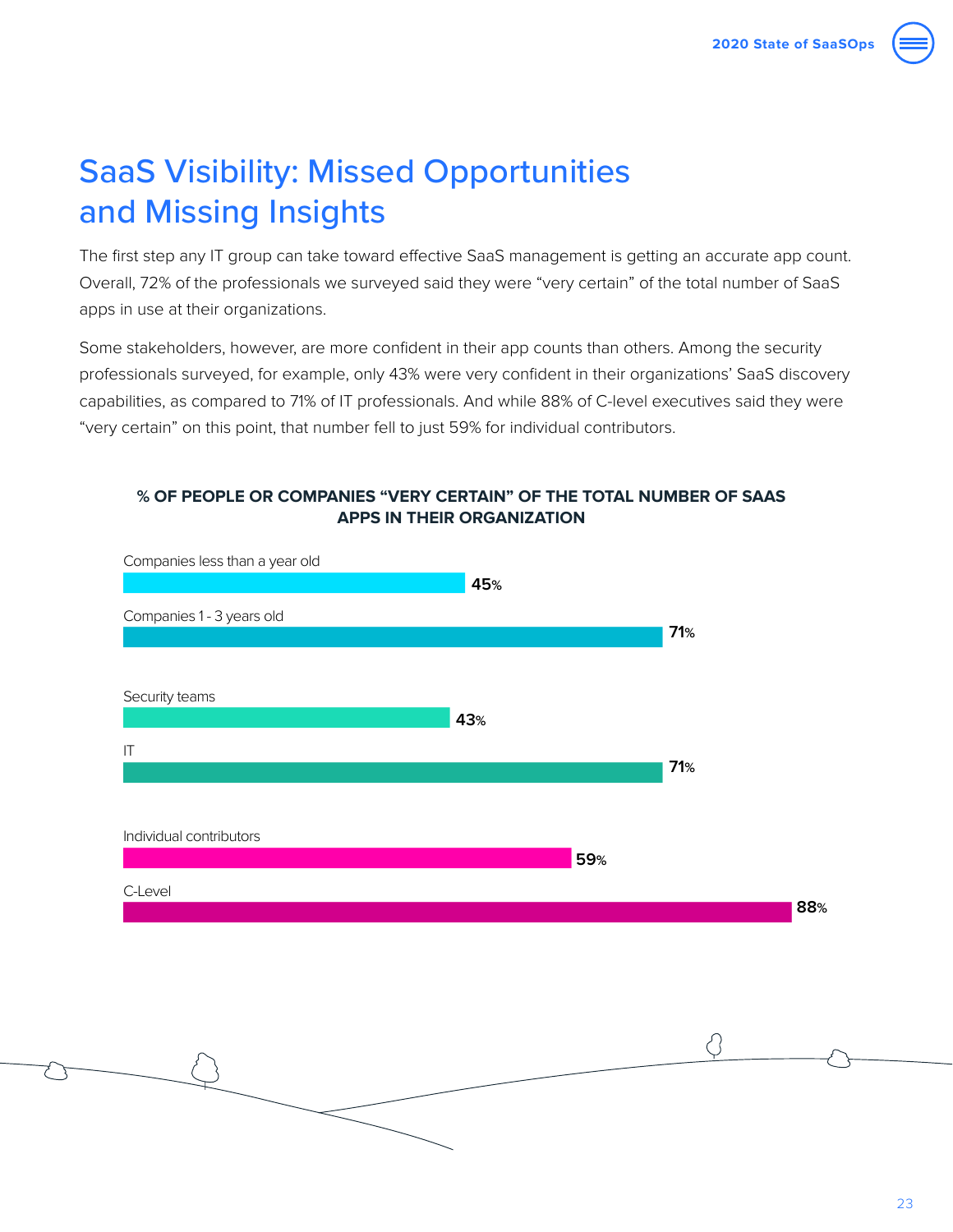



One in three companies surveyed aren't searching their networks for unsanctioned end user app subscriptions.

### **SAASOPS INSIGHT**

Monitoring SaaS app usage and tracking end user app subscriptions isn't about hunting down and penalizing employees who use shadow IT. It's simply a basic SaaS security and management task, and an essential IT activity.

It's noteworthy that nearly one-third of the companies we surveyed aren't searching regularly for end user app subscriptions on their organizations' networks. That's a significant number of businesses that aren't performing a basic SaaS security and management task.

On the other hand, it's also clear that only a few IT teams (9%) are treating unsanctioned app usage purely as a policy violation, which would do nothing to improve the underlying relationship between IT and business users. Instead, IT's motivations are more procedural:

### To know which apps users want to use<br>**7%** To find duplicate accounts on the same app<br>**4%** 4% To standardize app functionality from multiple SaaS apps to a single one<br>**2008 - To be a** 9% To stop the use of non IT-sanctioned SaaS apps<br>**9%** To optimize SaaS app spending<br>16% To identify potential misuse or violations of security policy<br>**14%** Not applicable because there is no routine search<br> **31%** Don't know<br>|<br>| **7% 4% 9% 9% 16% 14% 31% 9% WHY COMPANIES ROUTINELY SEARCHED THEIR NETWORK TO FIND NEW END USER APP SUBSCRIPTIONS**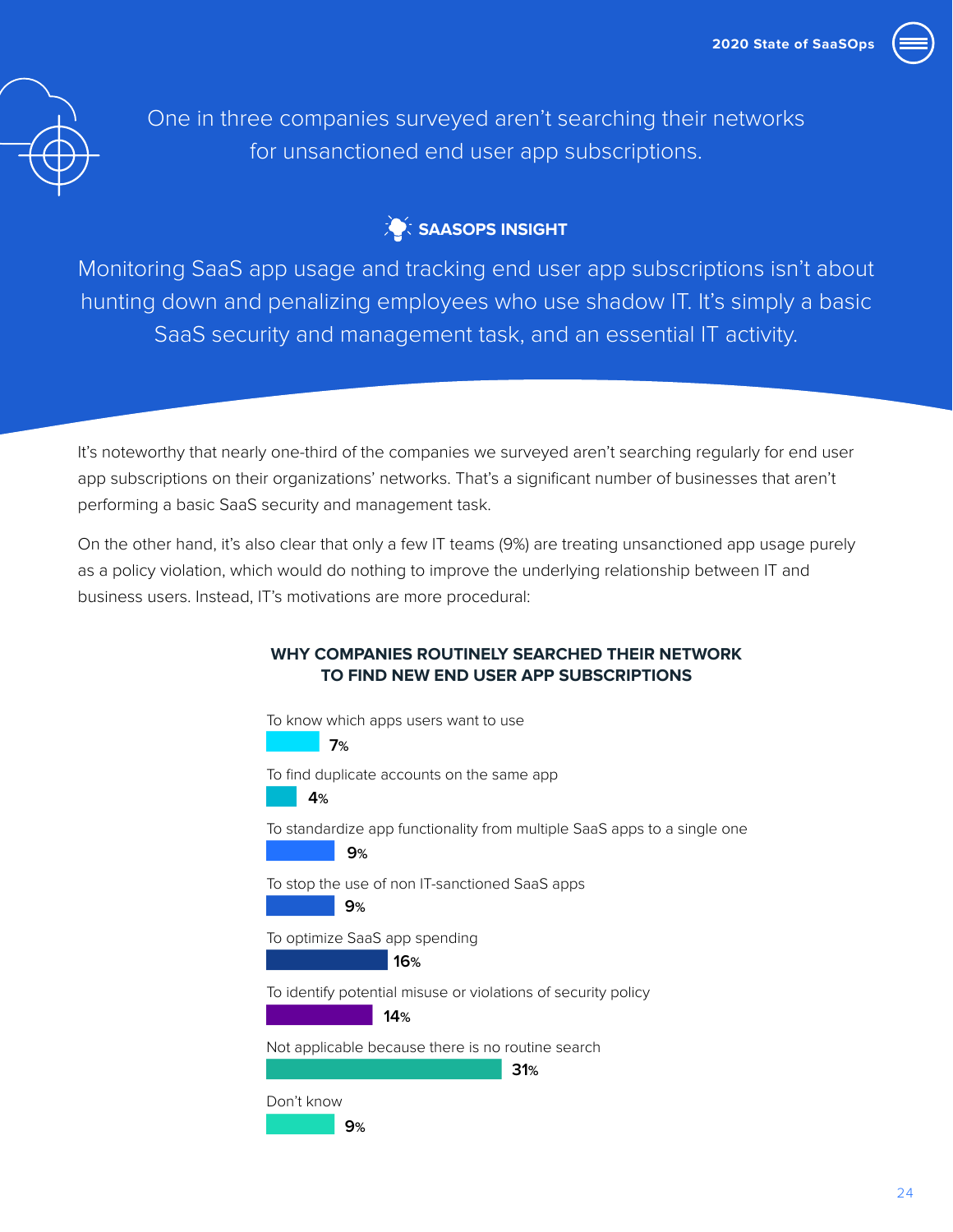<span id="page-24-0"></span>

| <b>Company size</b><br>(# of employees) | # of third-party apps with read/<br>write access to Google Drive |
|-----------------------------------------|------------------------------------------------------------------|
| 0 to 199                                | 35                                                               |
| 200-499                                 | 69                                                               |
|                                         | 214                                                              |

*Anonymized BetterCloud customer data*



of people are concerned about non IT-sanctioned apps creating security issues.

# Manual Tasks: Making SaaS Harder Than It Needs to Be

This year has been full of reminders that modern IT organizations are an extremely valuable and strategic business resource. However, 34% of the technology pros we surveyed spend half a week or more performing SaaS management tasks manually. Automation is hardly a radical new concept for IT management tasks, and if it's missing here, it's unlikely to show up for more difficult and time-consuming tasks, either.



 $\mathbb{C} \mathbb{C}$  [SaaSOps is about] automation, automation, automation, and security. $\mathbb{S} \mathbb{S}$ 

– CIO, manufacturing company with 500 employees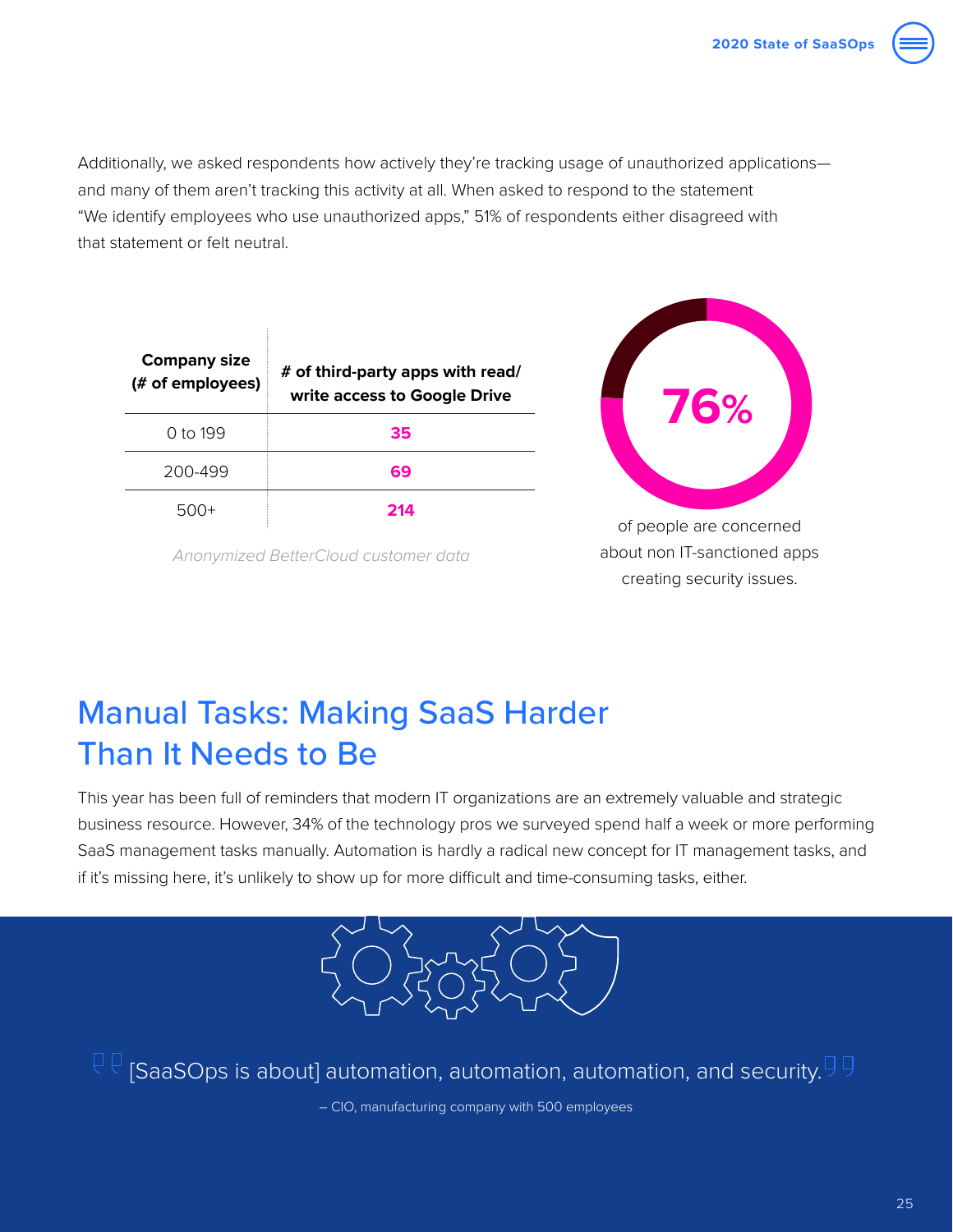User offboarding is a great example of a task where automation pays off in a big way. Today, offboarding without the benefit of a SaaSOps platform requires an average of 7.12 hours per user—and in some cases, offboarding a single employee can consume 16 hours or more of an IT practitioner's time.



### **SAASOPS INSIGHT**

Offboarding is a task that every IT organization can and should automate. Those that adopt a SaaSOps platform can expect to discover additional opportunities to automate labor-intensive SaaS management tasks.

It's a very different story for IT organizations that reported using SaaSOps platforms to automate the offboarding process, which ultimately helps them recover precious hours for team members to spend on more rewarding and strategic tasks. One thing to note: The larger the company, the more complex it is to integrate all apps that every user touches. Because larger companies have hundreds of applications, the process to get them discovered and integrated into a SaaSOps platform is still very much a work in progress.

### **SAASOPS AUTOMATION OFFBOARDS**

**FASTER**

**FASTER**

**34% 49% 136% 151% FASTER**



Total number of employees

Similar gains applied to companies that automate their SaaS-related help desk and support functions, such as account management, provisioning, and security. At companies with more than 1,000 employees and above-average SaaS use, SaaSOps automation reduced the mean number of help desk tickets from 74 per week to less than 43. This is a remarkable workload reduction.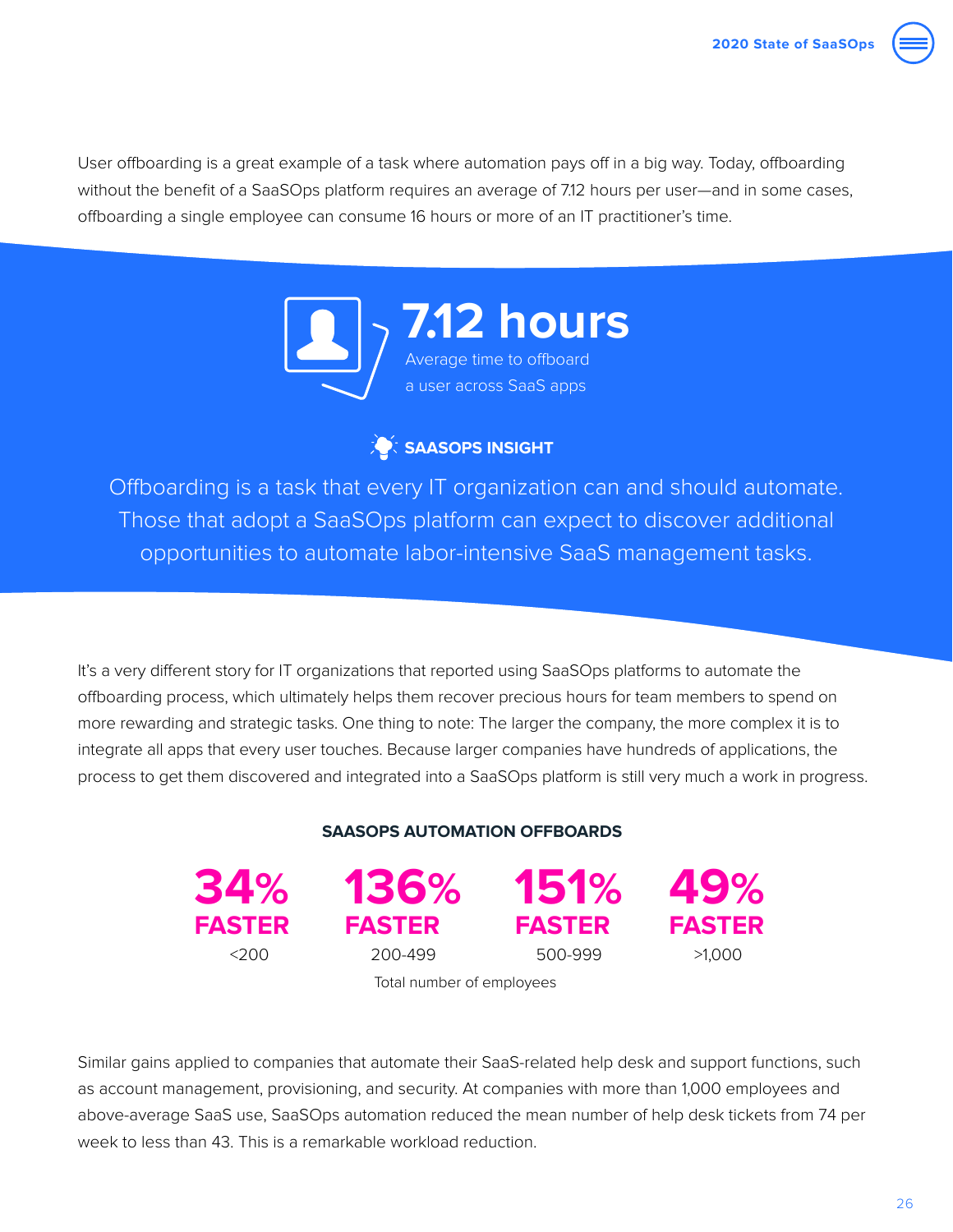# <span id="page-26-0"></span>SaaS Data Security: Learning to Balance Risk and Productivity

Everybody in IT today understands why data security is a very serious business with very little room for error. But the traditional security "lockdown" mindset is increasingly at odds with a business culture that relies on collaboration, sharing, and the agility to compete and innovate.

 $\overline{CP}$  The future is now.

Organizations need to begin finding ways to balance the ease of use and productivity that many SaaS apps allow for with the additional security concerns they impose.<sup>99</sup>

— Information Security Analyst, manufacturing company with 250 employees



In fact, SaaS applications demand a more flexible approach to data security. Typically, IT assumes that sensitive data is more likely to be found in a handful of commonly used SaaS apps, such as email and cloud storage services.

Businesses with less experience using SaaS are more likely to focus on five types of SaaS app they believe to be the top data security risks:

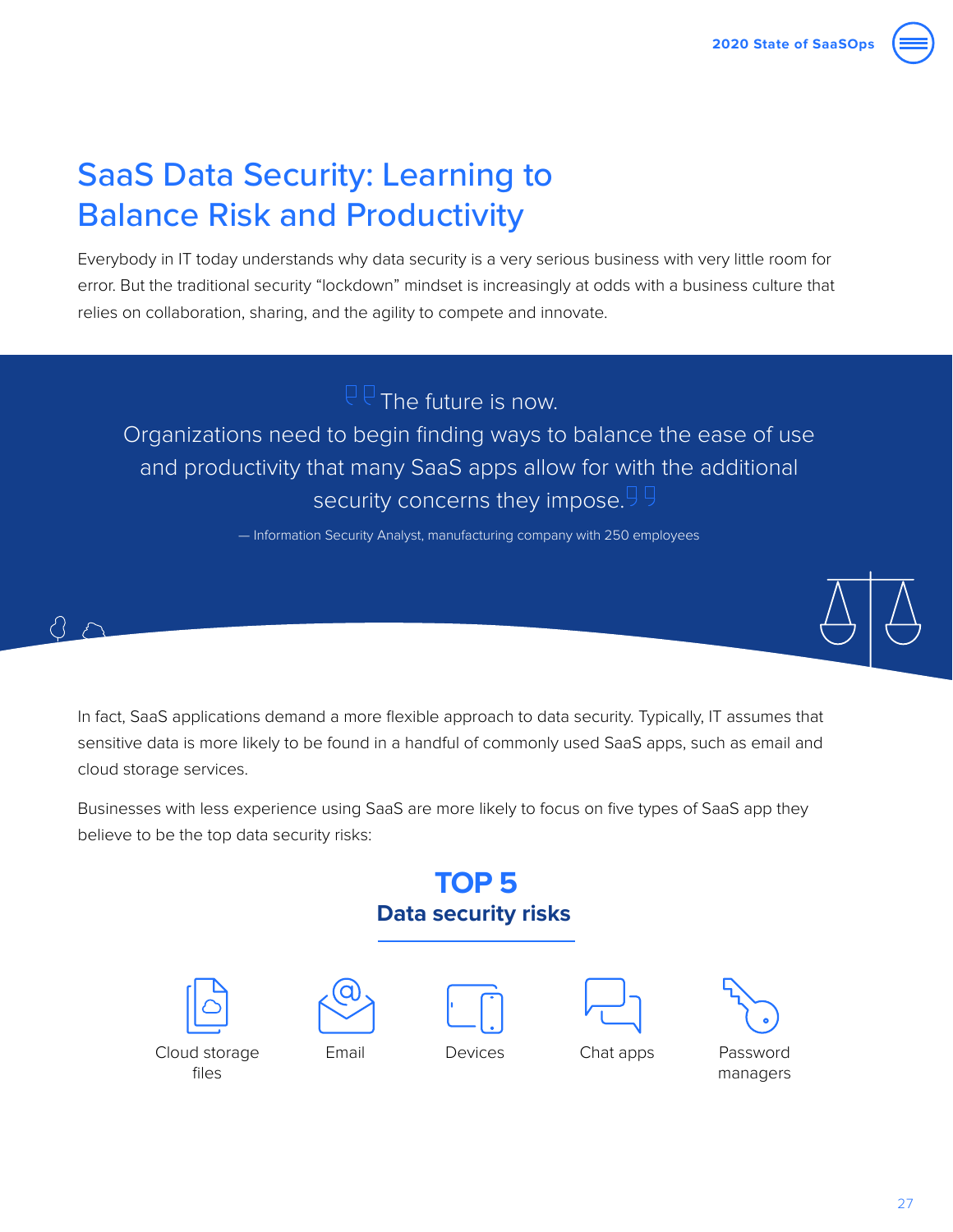Experienced SaaS users, however, are more likely to recognize the truth: Sensitive data can live anywhere and everywhere in a SaaS environment. This is why we gave respondents no less than 16 options for naming their top data security hot spots—and why every last one of these options got a significant number of responses!



### **WHERE SENSITIVE DATA LIVES**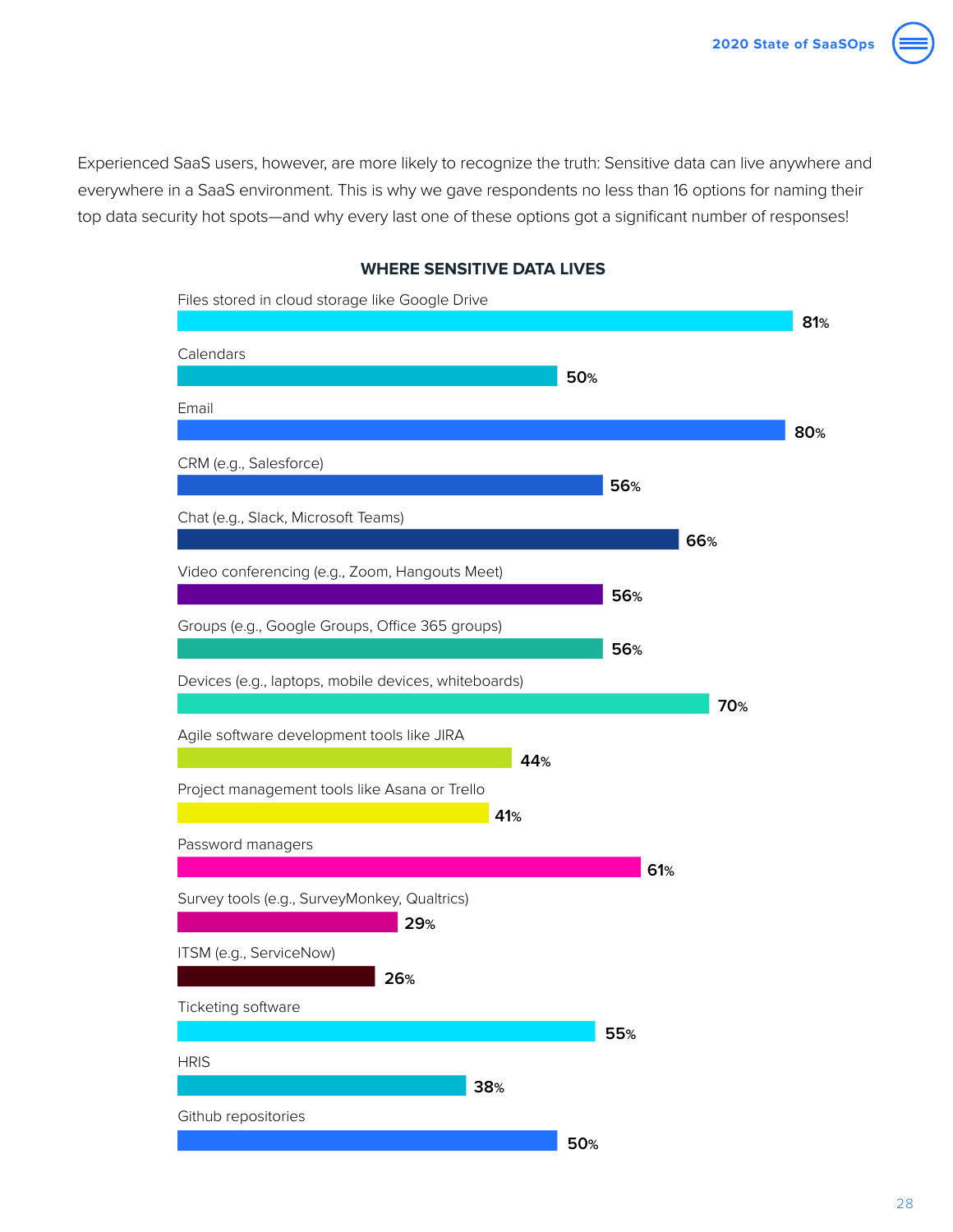

Sensitive data lives everywhere in a SaaS environment—and a SaaS data security strategy must be comprehensive if it's going to be effective.

Data can live everywhere these days. SaaS apps have become systems of record for companies of all sizes. Inevitably, each application you add will become a source for sensitive data. The breadth and sprawl of the apps you use is limitless, and many apps live outside of IT's direct purview. While sensitive data has always lived within SaaS apps, many people are only beginning to understand the extent of it.

Organizations that focus their security efforts on certain SaaS apps at the expense of others are practicing what amounts to "security by coincidence." Maybe an attacker will choose the "right" place to attack, maybe they won't. This was never a prudent data security stance, but it's especially risky as attackers get more resourceful and the threat landscape becomes increasingly diverse and dynamic.

## **SaaS security priorities: automation and education**

The nature of SaaS data security makes a lockdown mentality impractical and ineffective. A worthwhile solution should balance security and user productivity, while also accounting for the diverse and far-flung nature of potential security risks.

> Automated discovery and monitoring tools are a good starting point for a realistic approach to SaaS data security.

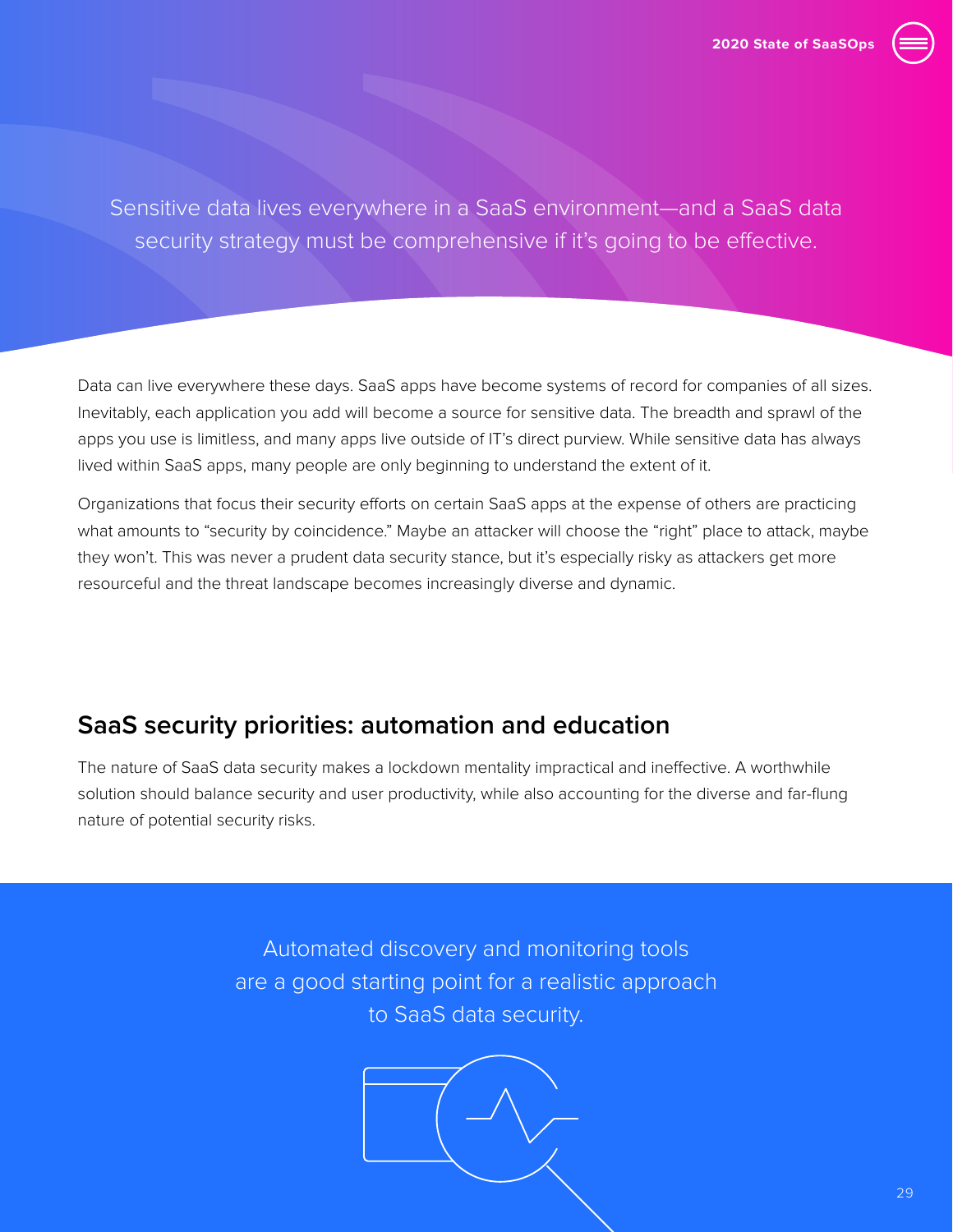

Automated tools for discovering potential security issues and for monitoring compliance with security best practices, such as those found in a modern SaaSOps platform, are a good starting point for a realistic data security stance. Automated discovery and monitoring can alert IT to high-risk resource sharing practices (such as those identified below) and guide efforts to educate users on security policies and best practices.

| <b>Company size</b><br>(number of<br>employees) | Average # of alerts for<br>public email distribution<br>lists | Average # of alerts for<br>public calendars | Average # of alerts for<br>forwarding work email<br>to personal emails |
|-------------------------------------------------|---------------------------------------------------------------|---------------------------------------------|------------------------------------------------------------------------|
| 0 to 199                                        | 115                                                           | 5                                           | 45                                                                     |
| 200-499                                         | 314                                                           | 10                                          | 96                                                                     |
| 500-4,999                                       | 1,376                                                         | 38                                          | 340                                                                    |
| $5,000+$                                        | 3,551                                                         | 153                                         | 594                                                                    |

## **Reducing exposure to SaaS management mistakes**

As SaaS app environments become more complex, routine IT management tasks are more vulnerable to mistakes and oversights that create security risks. Many respondents point to employee offboarding—the process of revoking a departing employee's access to systems and data stores—as an especially problematic SaaS management task:

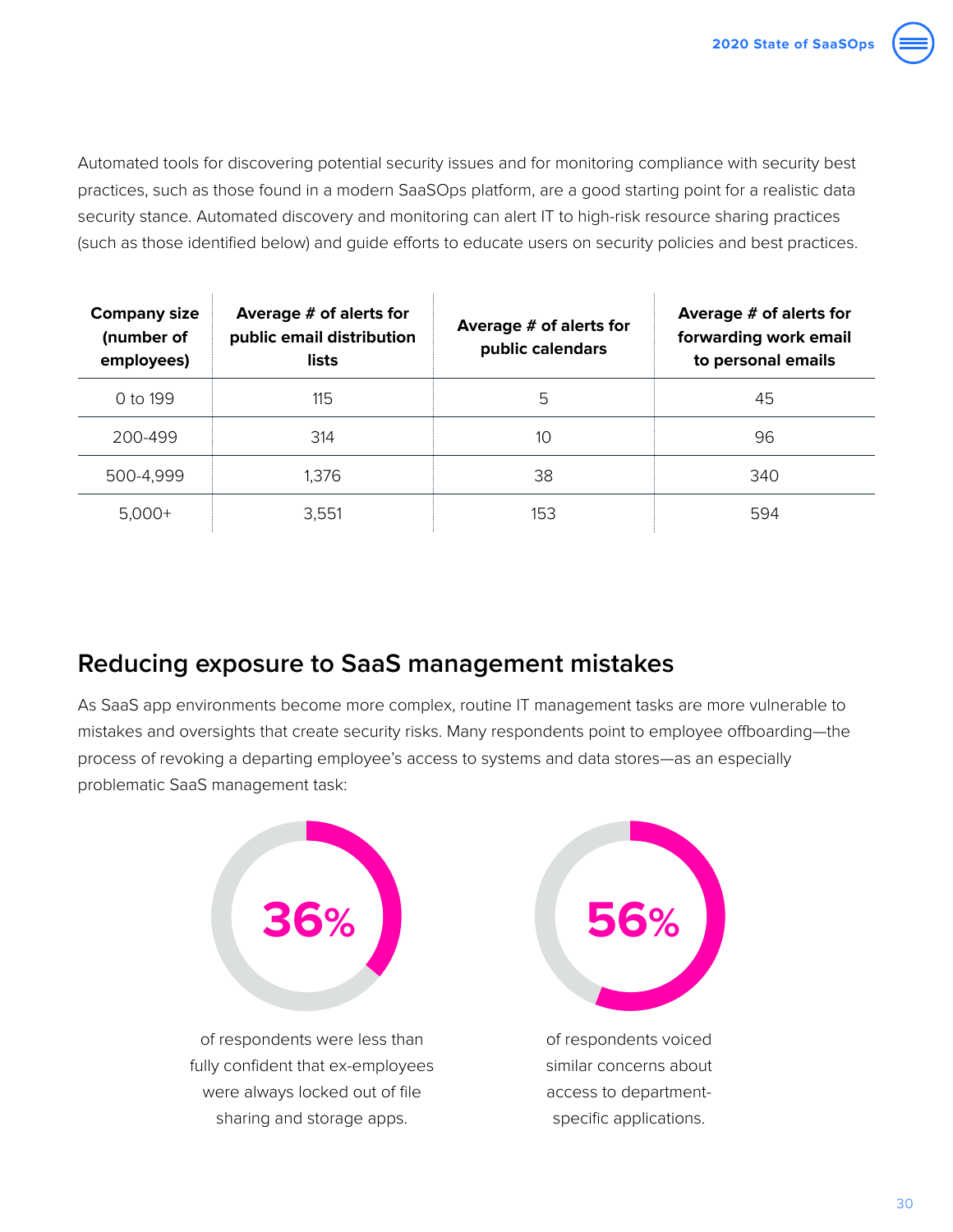

Once again, automation and monitoring tools are significant pieces of the security puzzle here. But too many IT organizations clearly lack necessary capabilities in this area:



only sometimes monitor to prevent data exposure.

IT organizations often reveal a gap between what they think they know about their SaaS environments and what they actually know.



It's also important for IT organizations to invest in tools for discovering and understanding the SaaS environments under their management. More than once, respondents put themselves on the wrong side of a gap between what they think they know about their SaaS environments and what they actually know based on insights from BetterCloud user metrics.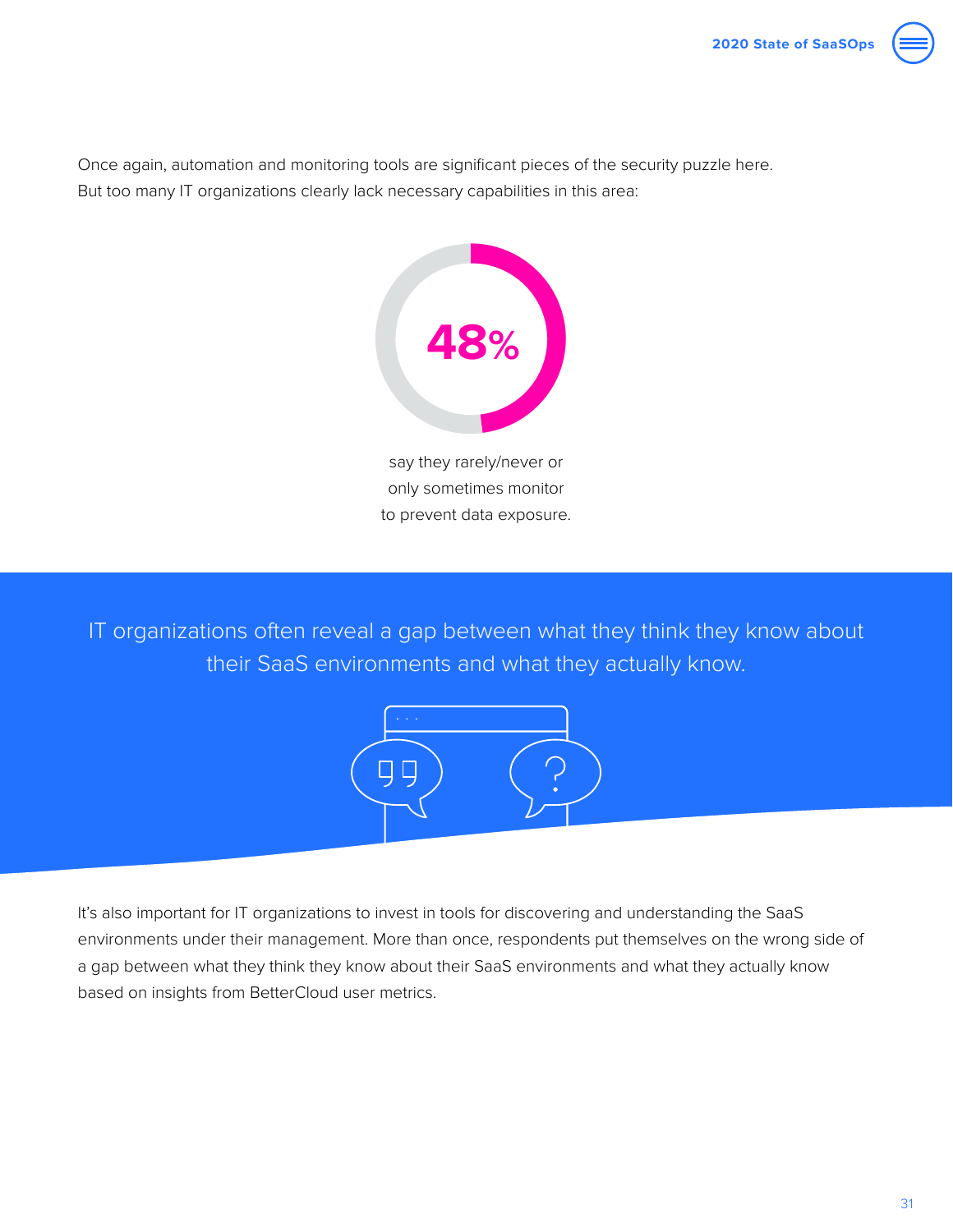

# $\mathbb{R}^{\mathbb{Q}}$  SaaSOps will continue to grow its footprint in organizations, prompting a more sophisticated monitoring and management of SaaS apps.<sup>99</sup>

– VP of SaaSOps, software company with 200 employees

For example, when looking at the enforcement of least-privileged access policies, IT practitioners consistently underestimated the number of users with SaaS app super admin privileges:

| <b>Company size</b><br>(number of<br>employees) | Estimated # of super admins<br>per app by non-SaaSOps users,<br>according to survey | Average # of super admins,<br>according to anonymized<br>BetterCloud customer data |
|-------------------------------------------------|-------------------------------------------------------------------------------------|------------------------------------------------------------------------------------|
| 0 to 199                                        | 80% think they have 3 or less                                                       | 5                                                                                  |
| 200-499                                         | 65% think they have 3 or less                                                       |                                                                                    |
| $500+$                                          | 48% think they have 3 or less                                                       |                                                                                    |

A similar disconnect emerges around perception vs. reality for the number of files with potentially sensitive data that are accessible to the public:

| <b>Company size</b><br>(number of<br>employees) | <b>Estimated # of confidential/PII files</b><br>shared publicly, per week,<br>according to survey | # of alerts for confidential files<br>with SSNs or credit card numbers<br>shared publicly, per week,<br>according to anonymized<br>BetterCloud customer data |
|-------------------------------------------------|---------------------------------------------------------------------------------------------------|--------------------------------------------------------------------------------------------------------------------------------------------------------------|
| $0 \text{ to } 199$                             | 98                                                                                                | 923                                                                                                                                                          |
| 200-499                                         | 10                                                                                                | 1.399                                                                                                                                                        |
| $500+$                                          | 128                                                                                               |                                                                                                                                                              |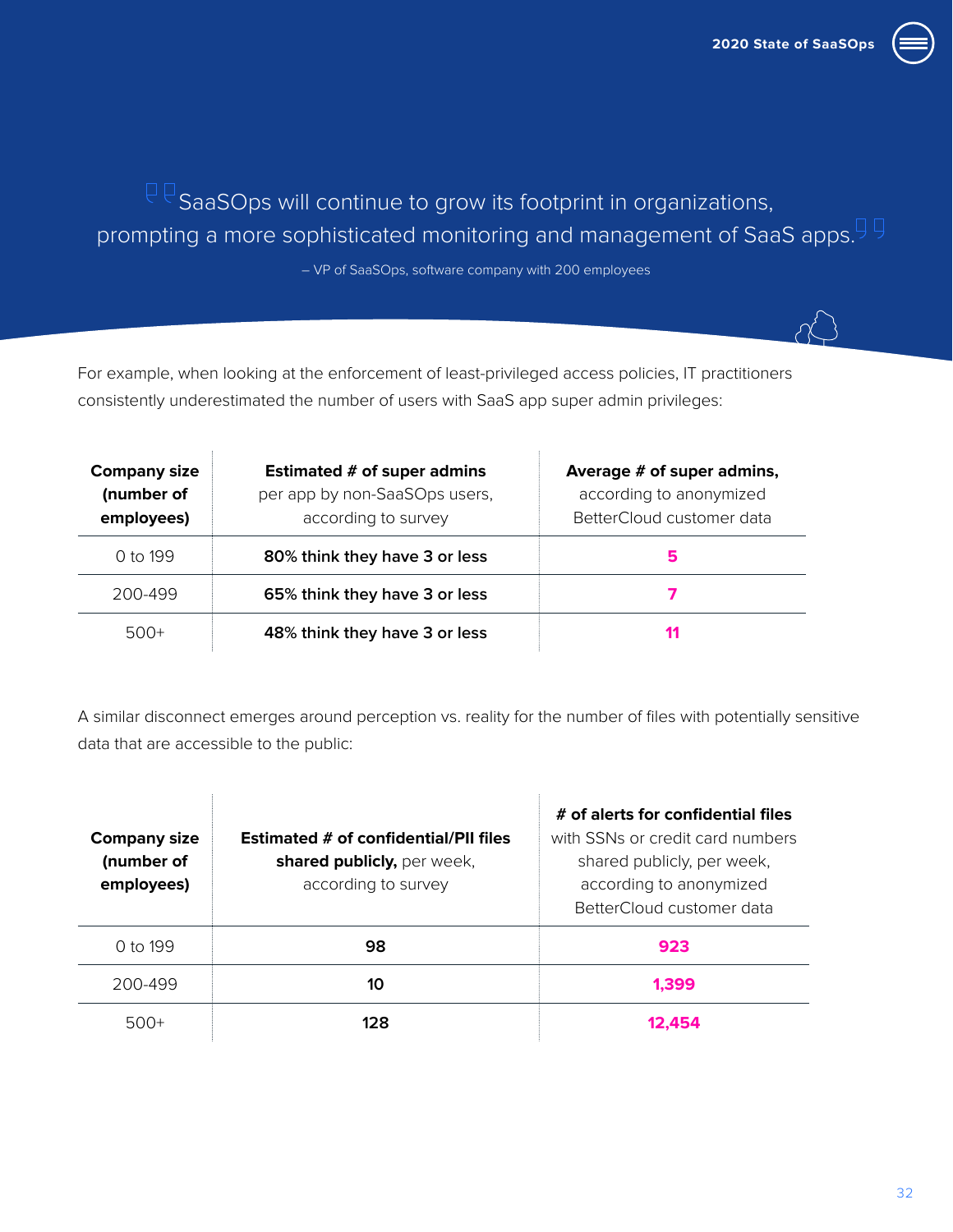Finally, respondents identified end users as the source for a number of key security risks. While there's a sense that users don't focus on security as much as they should—and a hesitation to trust users that share company data—most end user security lapses involve honest mistakes as opposed to gross negligence or malicious intent.



# **41%**

say users who fail or forget to ask IT for permission to use apps can pose a source of risk.

**60%**

think end users should pay more attention to file sharing settings.

**54%**

have a less-than-positive attitude toward trusting users to share company data responsibly.

On a related note, the line between IT and security appears to be blurring: 45% of respondents say their department does *both* IT and security. And while security didn't always fall on the IT organization, the nature of SaaS has created a new set of security responsibilities for IT that didn't exist before, including defending against insider threats, securing data, and enforcing least-privileged access policies.

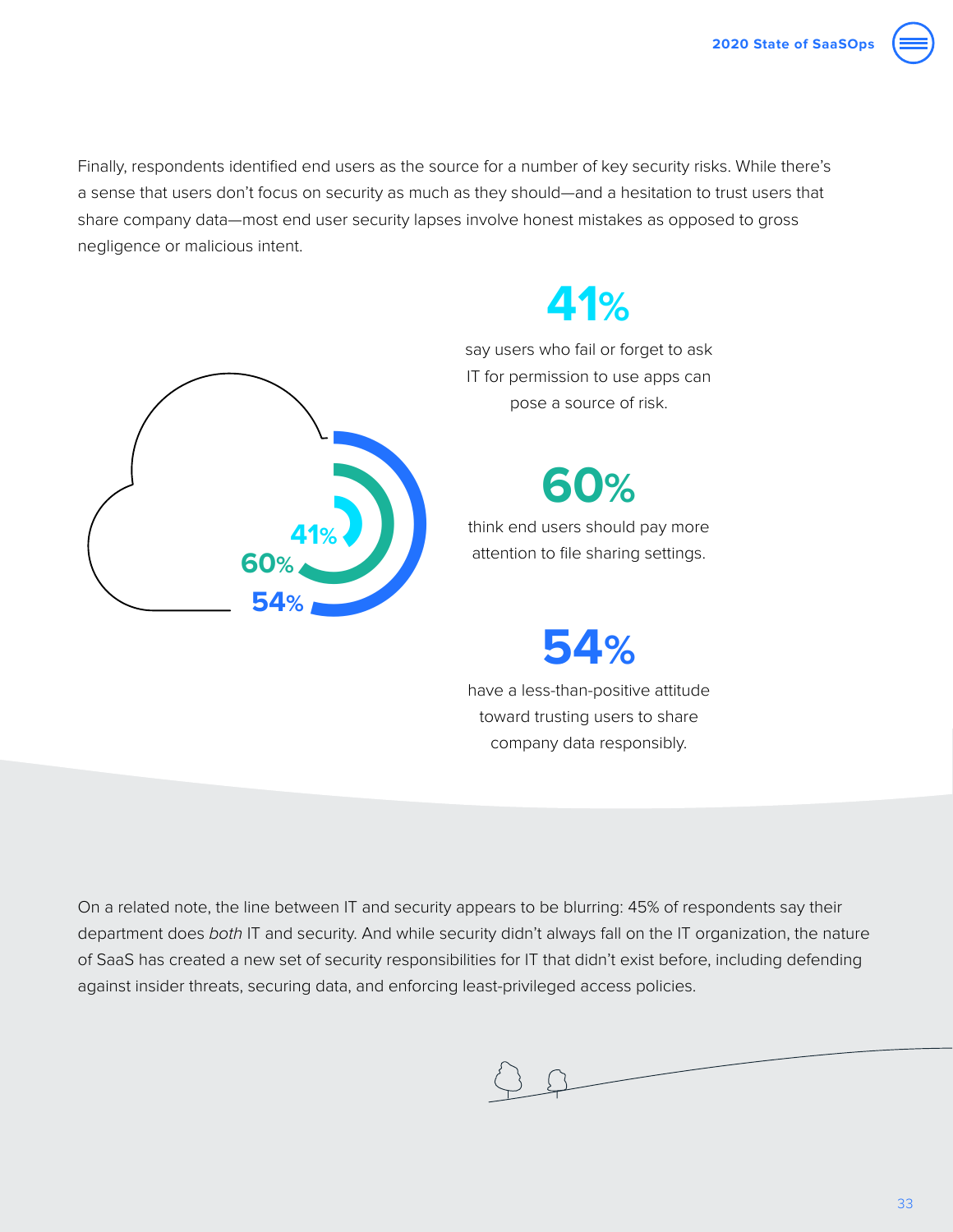

# <span id="page-33-0"></span>SaaSOps: Keeping SaaS Apps on the Path to Value

∂

One of the goals of the *2020 State of SaaSOps* report was to understand the true size and complexity of the challenges IT organizations face managing and securing SaaS app environments. It's especially important to recognize issues with cost, complexity, and risk that are getting more difficult to handle as businesses scale their SaaS environments—and that could, if left unchecked, eventually force businesses to rethink their commitment to SaaS.

In fact, many of the challenges we've discussed here do seem to be tied to the emergence of bigger and more complex SaaS environments. A number of IT organizations still lack the tools and methods needed to deliver solutions, and there's a definite risk that adopting SaaS at scale will make things much worse before they get better.



SaaSOps gives IT organizations a comprehensive discipline for discovering, managing, and securing SaaS apps at scale, using centralized and automated tools.



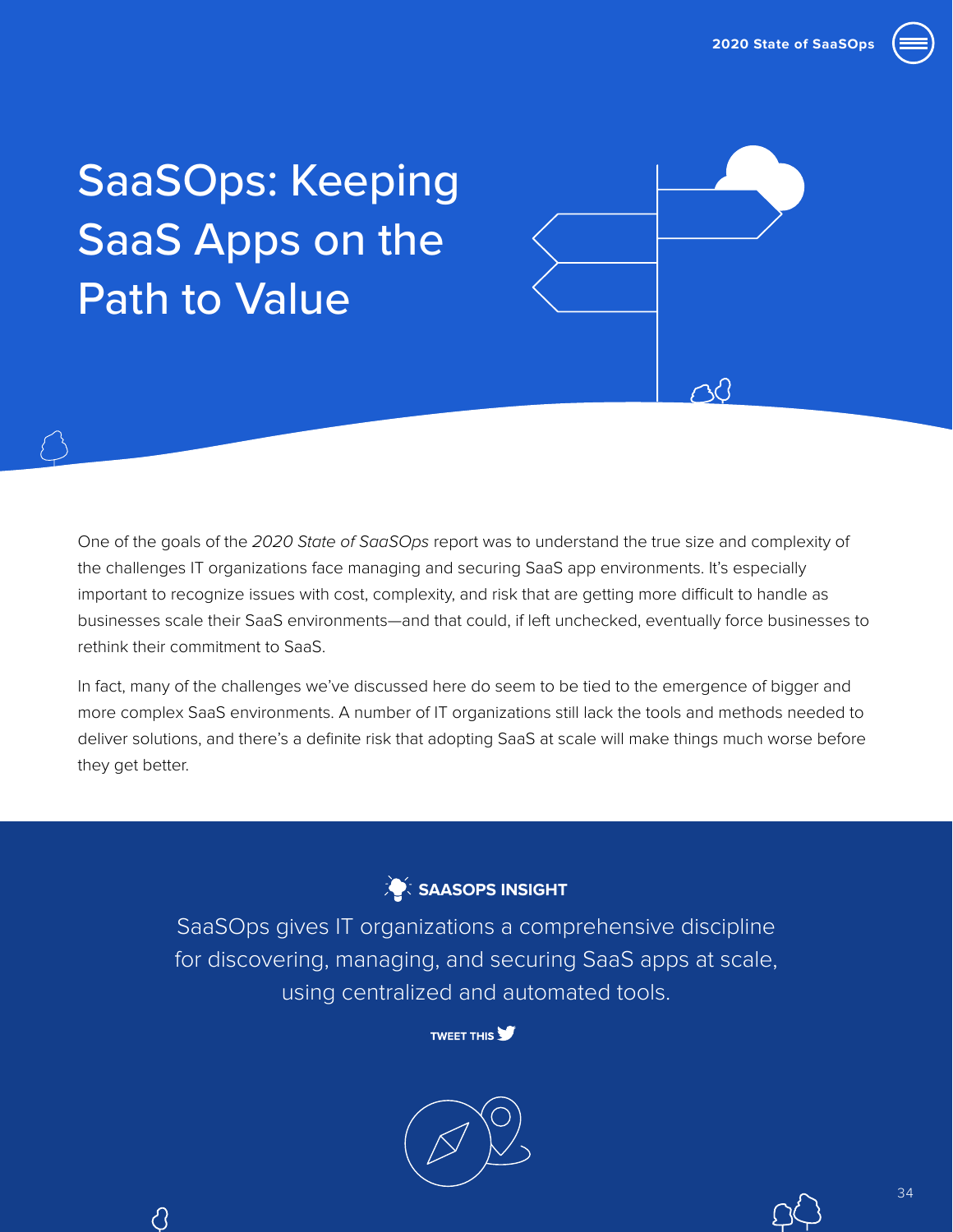

But IT organizations are taking a proactive approach to solving the challenges that come with managing and securing SaaS at scale. Specifically, these organizations are adopting SaaSOps: a discipline for discovering, managing, and securing SaaS apps, using centralized and automated tools and a standard framework for applying these tools.

## $\mathbb{P} \mathbb{P}_\mathsf{SaaSOps}$  and IT will be synonymous. There's no separating the two already in most modern/young companies.

— IT Manager, insurance company with 270 employees



SaaSOps is proving its value for managing SaaS environments at scale, and IT organizations are responding with a groundswell of support for SaaSOps tools, methods, and problem-solving approaches. In fact, SaaSOps appears to be taking a significant step in 2020: establishing itself as a core IT discipline and shaping how IT practitioners think about their skill sets, careers, and even job titles.

All of this shows that SaaSOps is making a difference where it matters: in real-world situations where IT practitioners need proven and practical tools for managing SaaS at scale. These changes will help prepare IT for a future where SaaS shapes and dominates the technology landscape.

### **SAASOPS INSIGHT**

Just as SaaS is driving a revolution in how businesses deploy and use software, SaaSOps is driving a fundamental shift in how IT organizations—and even individual IT practitioners—approach SaaS management and security issues.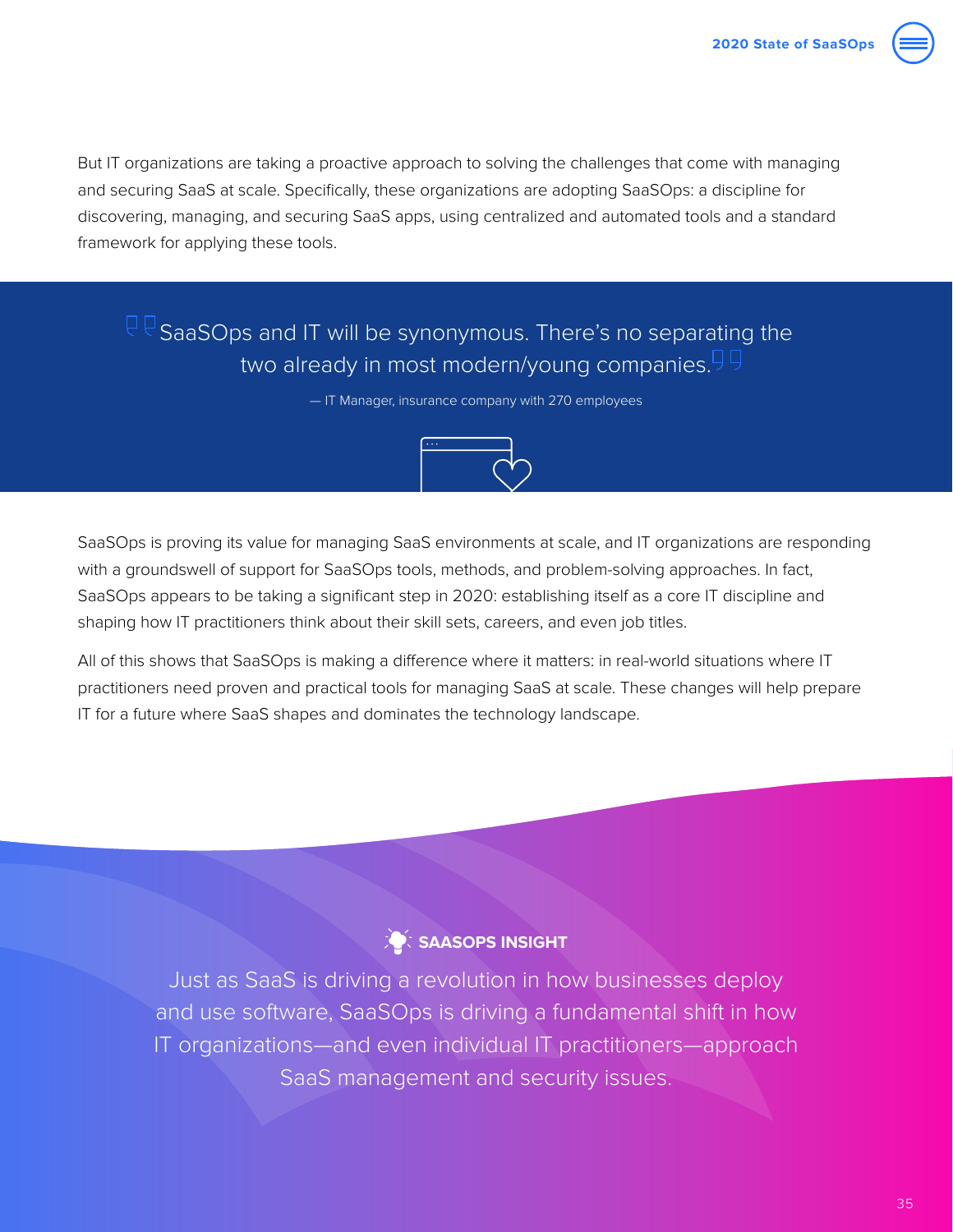

# <span id="page-35-0"></span>The SaaSOps Framework: Processes and Priorities

The SaaSOps Framework is the key to understanding SaaSOps as a living, breathing highly adaptable IT discipline. It aligns with each of the three SaaSOps functional pillars—discovery, management, and security—to help IT assess and implement SaaSOps tools. It also ties in key processes that organizations can use to transform and elevate their SaaS performance.



The real question, of course, is exactly how IT organizations apply the SaaSOps Framework and other resources to solve their SaaS challenges and to make SaaS management simpler and less expensive. Based on research and conversations with practitioners, five key trends are shaping SaaSOps use and adoption in the field.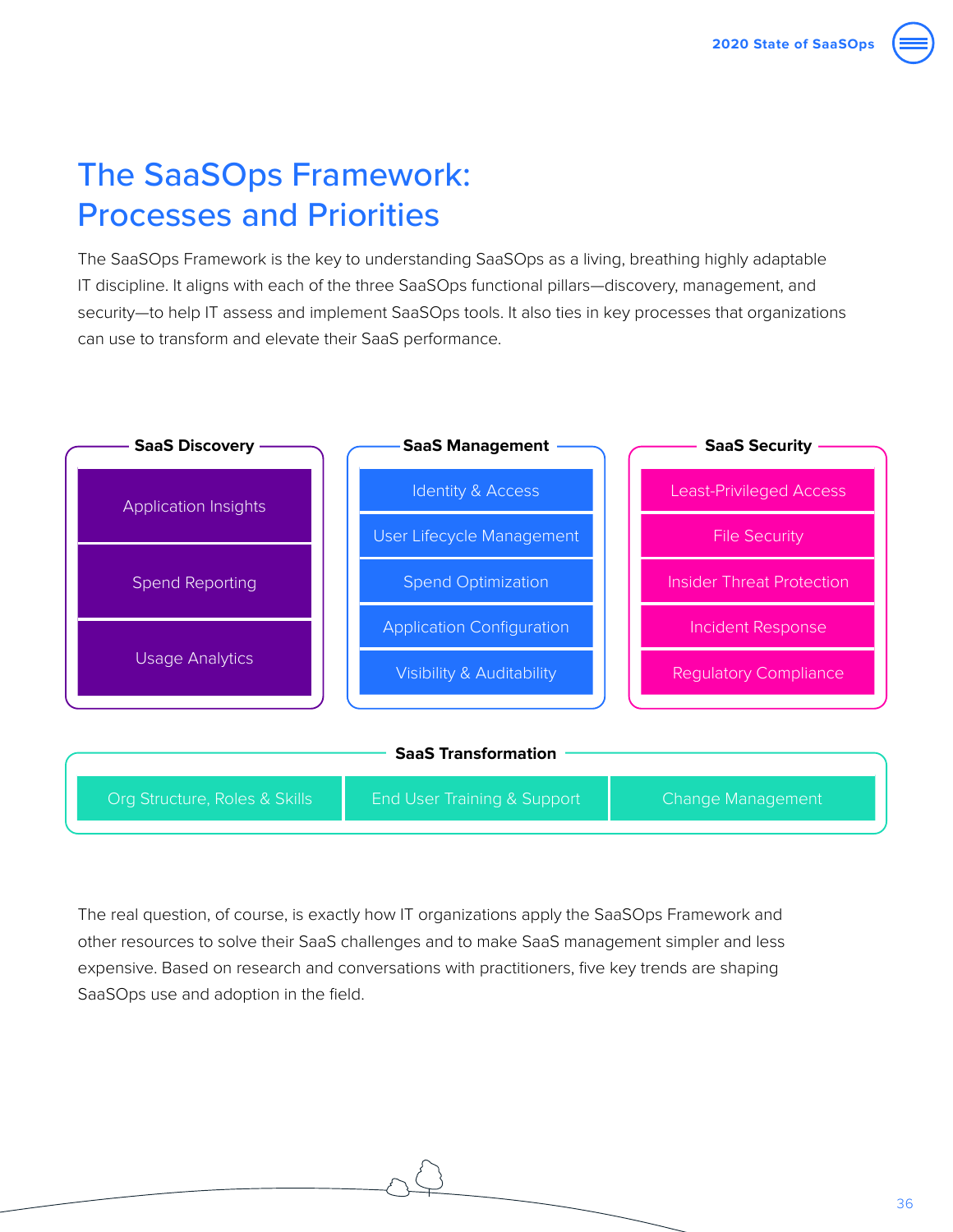

# <span id="page-36-0"></span>5 Things to Know About Working with SaaSOps

# 1. IT organizations have defined a "SaaSOps tech stack" for managing and securing a SaaS environment.

IT organizations occupy a wide range of positions on an emerging SaaSOps tech maturity curve.



Across the spectrum, the most effective SaaSOps stacks appear to be those that move proactively to acquire and implement a complete set of tools rather than those that make piecemeal acquisitions only as pain points emerge.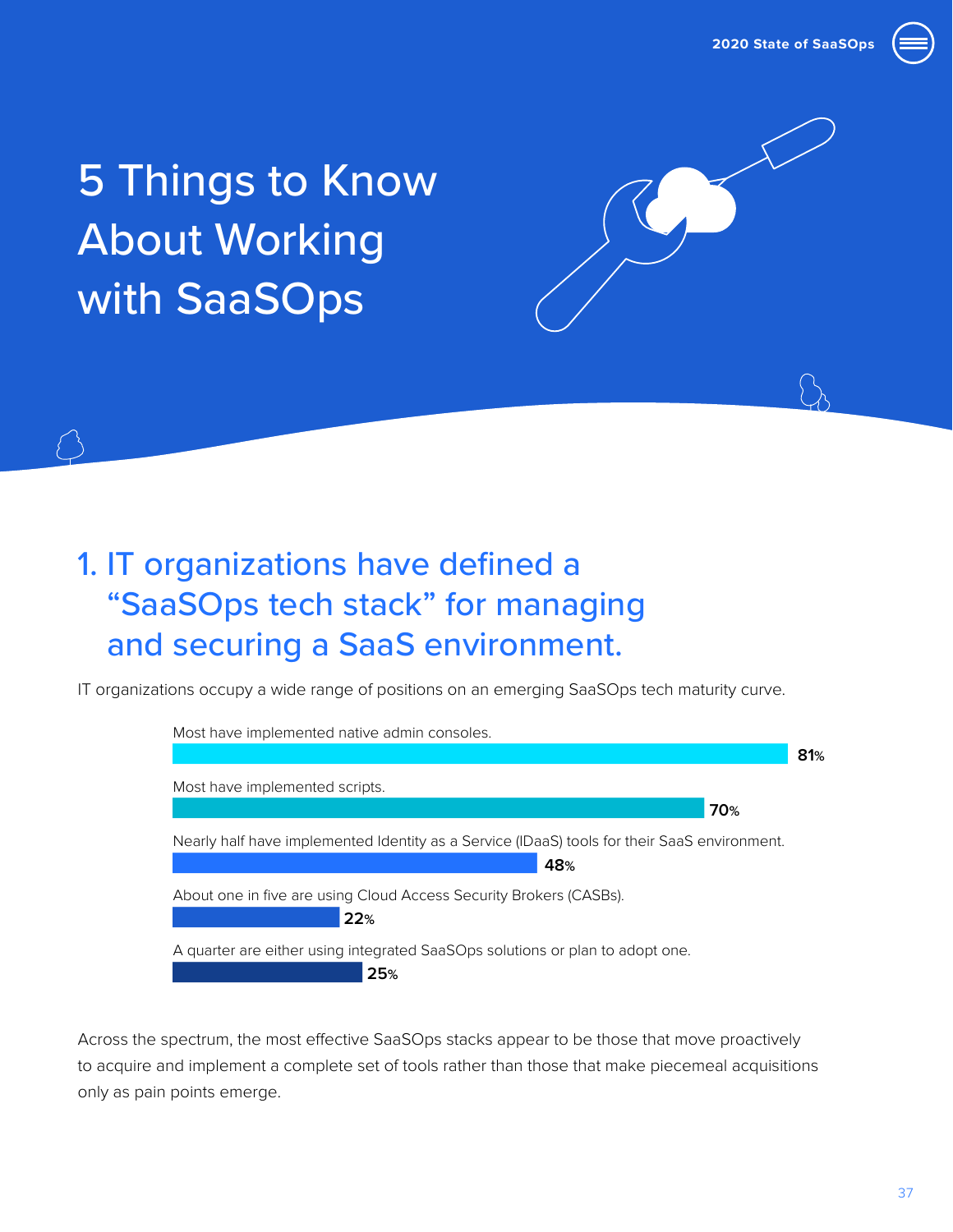

### **SAASOPS INSIGHT**

Organizations expect a modern SaaSOps platform to give them the best of both worlds: first-class data security tools plus a no-compromises approach to innovation and productivity.

# 2. Automation is a core SaaSOps function, but only a handful of IT organizations have completed this journey.

Most respondents (75%) are still automating operational processes, compared to just 9% that say they're done. Organizations with a longer history of using SaaS also have longer and more complex automation priorities to address. By comparison, SaaSOps users tend to have a higher level of automation maturity across the board.

ŧ

| <b>Company size</b><br>(number of<br>employees) | Time needed to offboard one user<br>without automation | Average amount of time a company<br>with a SaaSOps platform was<br>required to execute automated<br>offboarding workflows |
|-------------------------------------------------|--------------------------------------------------------|---------------------------------------------------------------------------------------------------------------------------|
| $0 \text{ to } 199$                             | 3 hours                                                | 12 minutes                                                                                                                |
| 200-499                                         | 7 hours, 30 minutes                                    | 1 hour, 10 minutes                                                                                                        |
| $500+$                                          | 5 hours, 20 minutes                                    | 38 minutes                                                                                                                |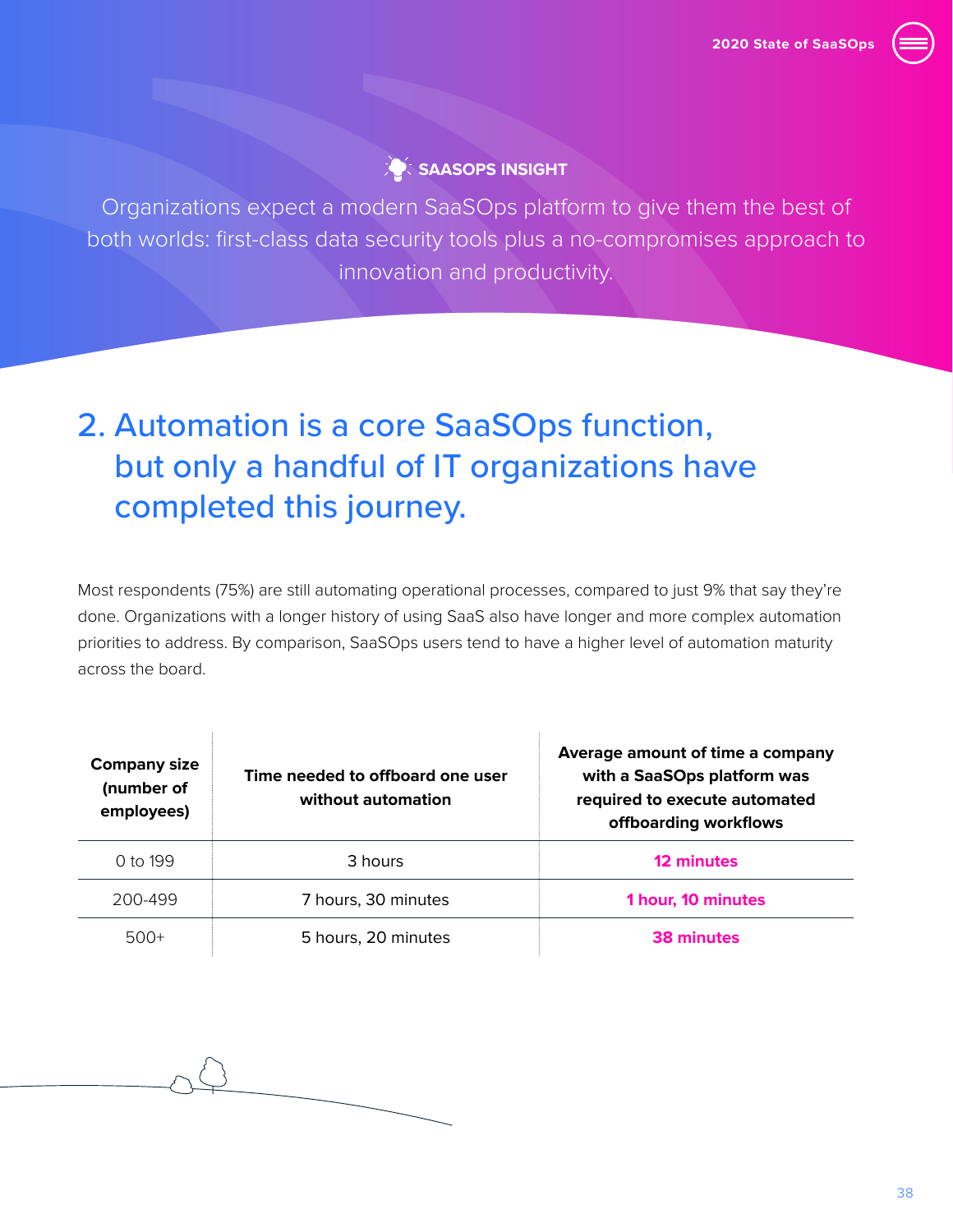# 3. SaaSOps challenges IT organizations to think carefully about the balance between security and productivity, though the latter is gradually coming out on top.

To some extent, how IT strikes the balance between security and productivity depends on its industry sector, but there's a gradual trend in favor of productivity. We believe that by this time next year, SaaSOps will support an even more pronounced tilt towards productivity.



**Balancing security vs. productivity** Respondents rated themselves in the middle, skewing *slightly more* toward productivity.

This doesn't mean IT is ready to discount security as a top priority; it simply reflects the role that SaaS plays in supporting employee productivity, collaboration, and engagement. Security will always be imperative, but productivity gets to the reason why most companies implement SaaS apps in the first place.



Security is essential, but productivity is the motivating factor behind why most companies turn to SaaS apps in the first place.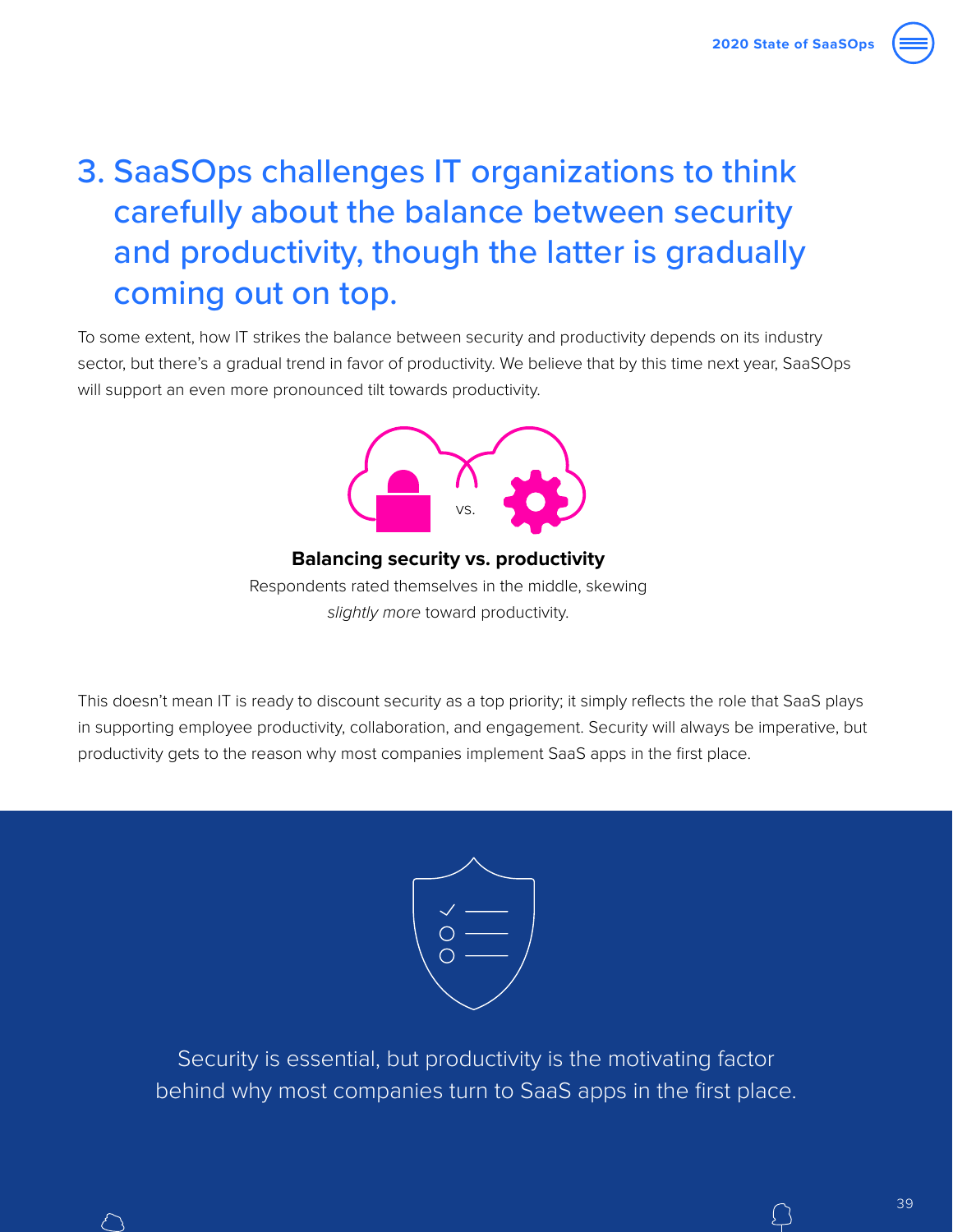# 4. How IT implements SaaSOps is consistent with a team's own pursuit of modern priorities and practices.

As we pointed out earlier, very few IT groups are pressing a traditional agenda focused on order-taking, maintenance, and gatekeeping duty. Instead, 62% of respondents said their IT groups are focused on innovation, revenue growth, and creating superior user experiences.



### **WHEN AN IT ORGANIZATION ADOPTS A SAASOPS PLATFORM:**

On an individual basis, respondents tend to select priority tasks based on their job role, but these are generally consistent with a self-image now anchored firmly on their strategic importance and impact.



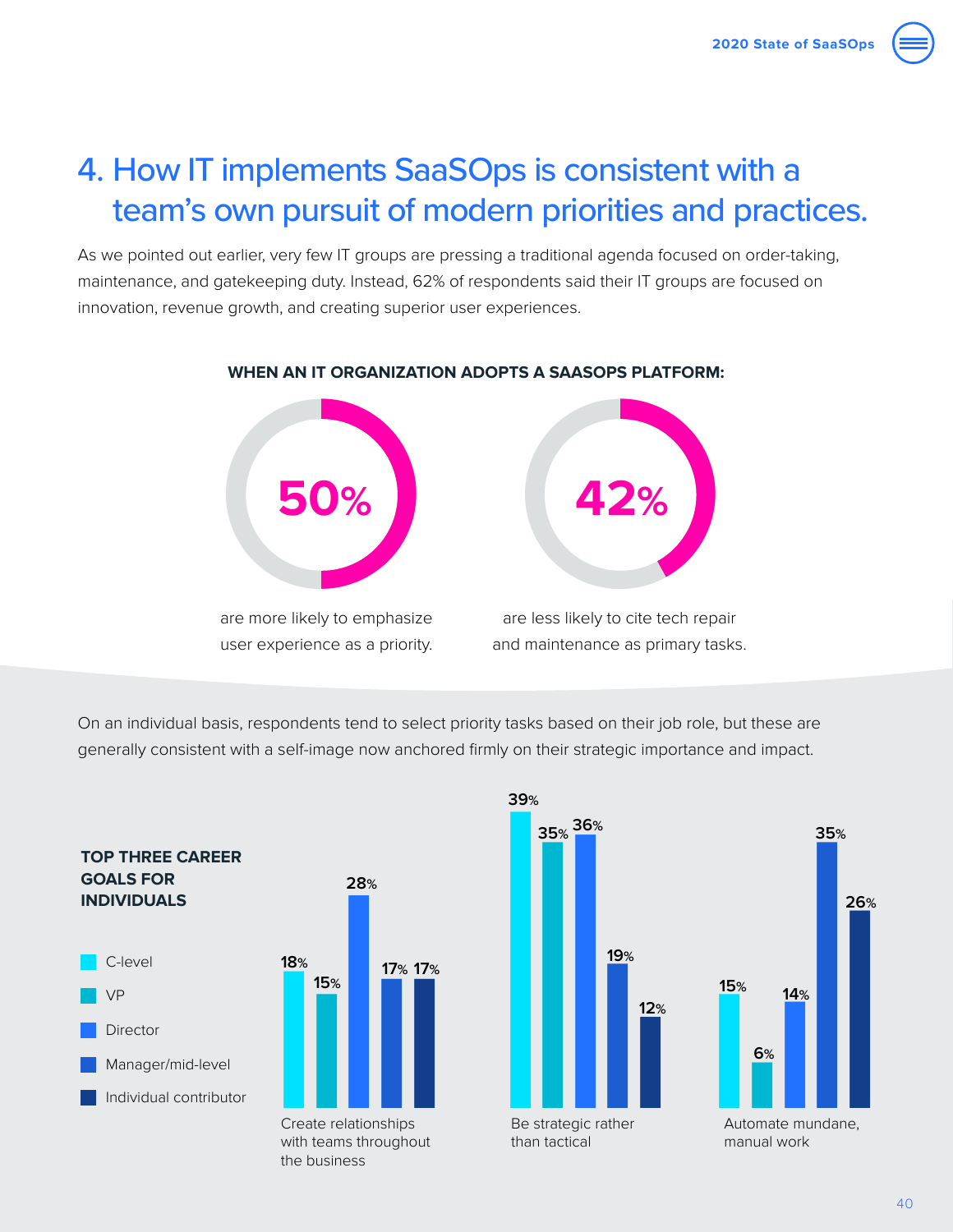# 5. SaaSOps gives IT an important set of tools for delivering on the promise of SaaS and creating a modern digital workplace.

From onboarding and training to enhancing productivity, SaaSOps platforms appear to generate value from SaaS applications faster while ensuring that value translates directly into strategic business outcomes. Nearly three out of four SaaSOps platform users, for example, agree with the idea that they're using SaaS to create a modern digital workplace for users and, in the process, improving end user productivity.



SaaSOps platforms don't just benefit IT organizations. By maximizing SaaS performance and productivity, a SaaSOps platform can also improve employee productivity and engagement, and move the needle on a company's profitability and performance.

### **WHEN IT GIVES NEW EMPLOYEES ACCESS TO SAAS APPS**

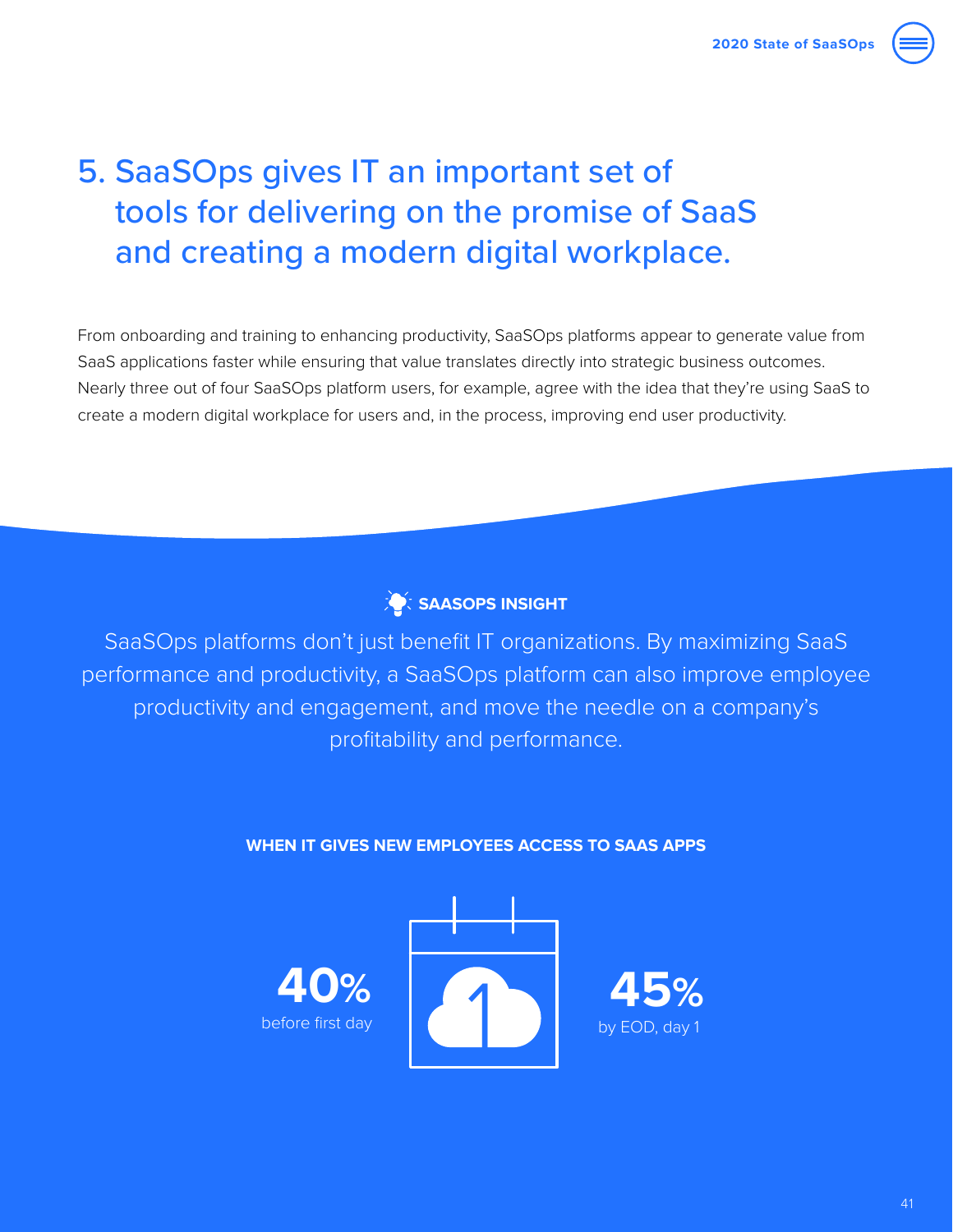

### **ON DAY ONE, WHAT RESOURCES DOES AN EMPLOYEE GET ACCESS TO FOR SAAS APPS VS. NON SAAS APPS?**

**92% 74% 74% 79% 92% 84% 85% 90%** Corporate-owned devices (e.g., laptop) SaaS apps Entitlements Group membership Calendars SaaS apps training<br>34 November - American Barcelona, poeta estadounidense de la construction de la construction de la constructio<br>34 November - Antonio de la construction de la construction de la construction de la constru Corporate-owned devices (e.g., laptop)<br>- Corporate-owned devices (e.g., laptop) <u>922 - Andrea San Aonaichte ann an Cathracha ann an Càrann an Chuid ann an Càrann an C</u> Saas apps<br>The Communication of the Communication of the Communication of the Communication of the Communication of the C <u>84 - Animal Animal Animal Animal Animal Animal Animal Animal Animal Animal Animal Animal Animal Ani</u> Entitiements<br>Entitiements 44 Group membership<br>The contract of the contract of the contract of the contract of the contract of the contract of the contract o e de la construcción de la construcción de la construcción de la construcción de la construcción de la constru<br>A la construcción de la construcción de la construcción de la construcción de la construcción de la construcci Calendars<br>Talendars – The Company of the Company of the Company of the Company of the Company of the Company of The Comp e de la construcción de la construcción de la construcción de la construcción de la construcción de la construcció<br>Desde la construcción de la construcción de la construcción de la construcción de la construcción de la con <u>472 - Jan Jawa Barat, pamanganan perang di pada 1974 - Pamanganan perang di pada 1974 - Pamangangan di pada 1</u> **34% 34% 44% 47%**

Does not use a SaaSOps platform

Uses a SaaSOps platform

SaaSOps accelerates the process of getting value from SaaS and ensures that value translates into strategic business outcomes.

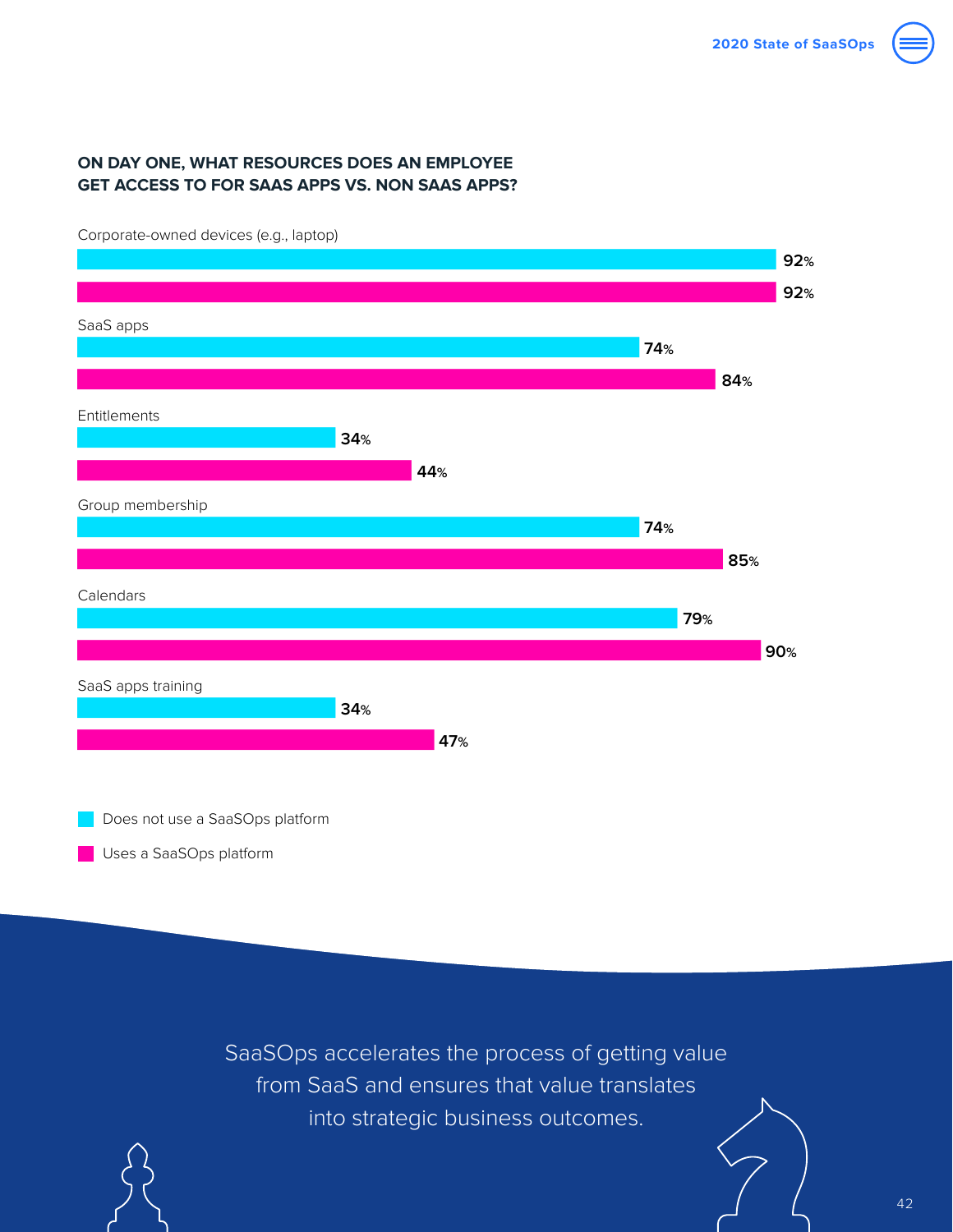

# <span id="page-42-0"></span>SaaSOps Gives SaaS the Future It Deserves



# If there's one word that describes the state of SaaSOps, it's momentum.

SaaS has already reshaped almost every aspect of the technology industry, from how teams build software to how consumers use it. And now, at a critical stage in the evolution and impact of SaaS, SaaSOps has earned increased loyalty, support, and budgets from a sizable and growing set of IT organizations. SaaSOps is even influencing the evolution of IT job titles: **30% of the respondents to our survey already have SaaSOps in their job title or plan to include it soon.**

4、【第】 【 图 四 中

The momentum around SaaSOps isn't being driven by hype or hot air. SaaSOps is gaining ground because it's necessary; it offers practical and highly effective solutions to increasingly urgent IT challenges. As SaaS environments struggle with the impacts of app sprawl, surging adoption, and business growth, SaaSOps gives IT a single framework for solving all of these problems. From management and discovery to automation and security, SaaSOps was designed to take the pain out of working with SaaS at scale. It also gives IT an effective set of tools for managing SaaS without sacrificing its new emphasis as a strategic business function.

In every way that matters, SaaSOps offers tangible IT value to teams, individual practitioners, and other business technology stakeholders. And by solving the challenges that come with adopting SaaS at scale, SaaSOps is quite literally securing the future for software as a service.

> SaaSOps is quite literally securing the future for software as a service.